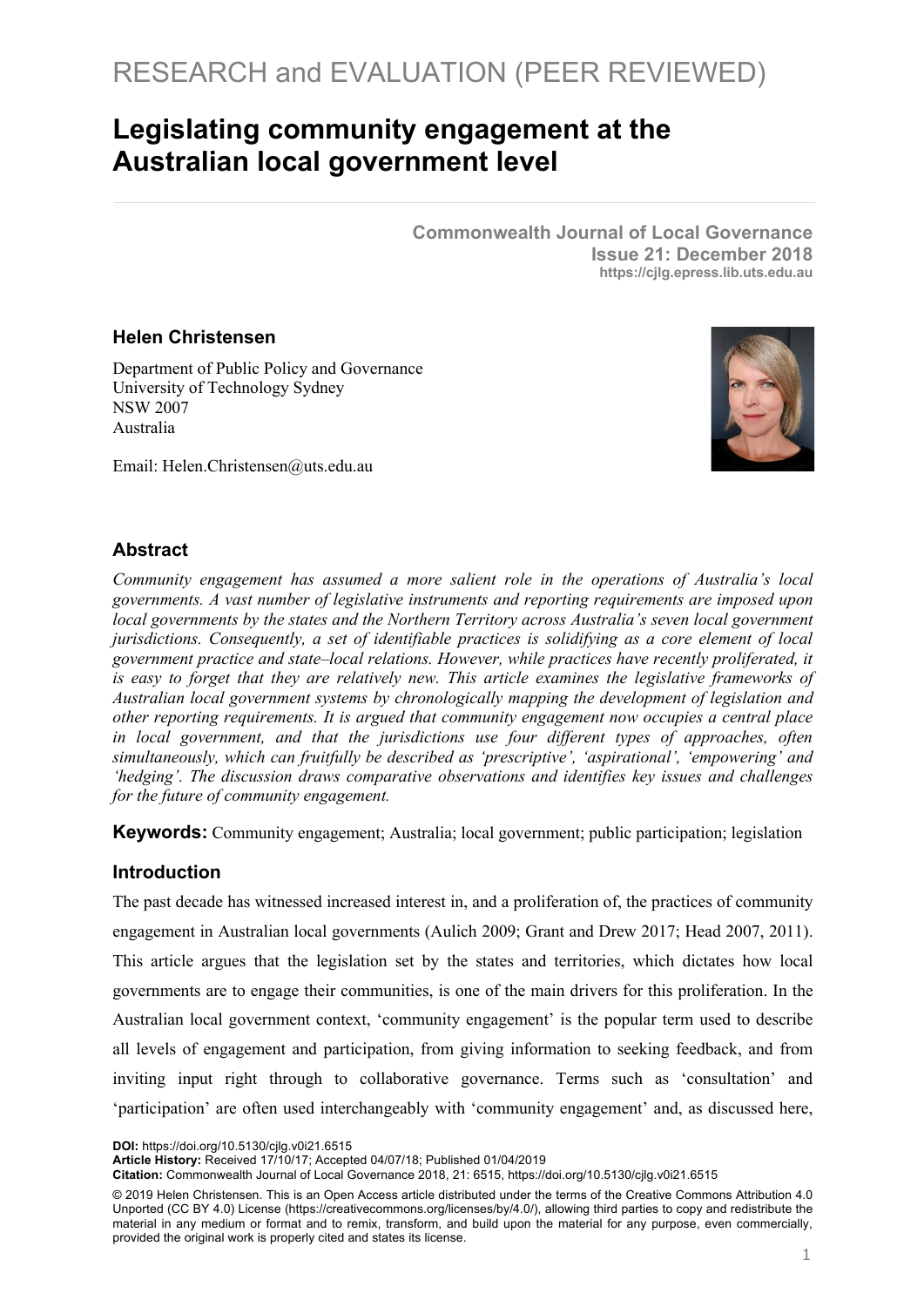this is adding to confusion in legislation and practice. However, for the purposes of the legislative review presented here, the broad definition of community engagement is adhered to.

There are several reasons offered for the proliferation of community engagement practice in Australian local governments. First is the quest for better and more democratic outcomes resulting from participatory processes (Bell and Hindmoor 2009, p. 137). Second, governments seek increased legitimacy through these practices (Fung 2015), in an environment of community activism and increasing distrust of government (Head 2007; Smyth et al. 2005). Third, community engagement may be undertaken as a response to increasing demands from communities (Bishop and Davis 2002; Head 2007; Herriman 2011). Fourth, the advent of technology has made it easier and more costeffective for governments to engage with their communities (Bell and Hindmoor 2009). Fifth – and perhaps less noble – is the desire of governments to broaden the base of their decision-making responsibilities – and thereby share the potential blame for poor decisions (Bell and Hindmoor 2009; Head 2007).

It is important to note, however, that while the reasons local government practises community engagement are proliferating, support for community engagement is not universal. For example, Pini and Haslam McKenzie (2006) report that community engagement in small rural populations can be perceived as irrelevant, as community members can easily access their elected representatives anyway, and community engagement is therefore perceived as unproductive and wasteful. Another concern is the fear of creeping privatisation: Grant and Drew (2017) have pointed to ambiguities surrounding the roles of private sector organisations in facilitating community engagement on behalf of local governments.

The article has the following structure. It first outlines the methodology. It then provides an overview of how local governments are positioned in Australian jurisprudence and explores what purposes legislating community engagement might serve. Following this it gives a chronological account of requirements in the local government acts from each of the states and the Northern Territory, highlighting changes and other relevant contextual developments. Next, the author presents a comparative discussion of the development of the legislative approaches to community engagement and identifies challenges and issues. Finally, the article concludes by reflecting on the past and current trajectories of community- engagement-related legislation.

#### **Methodology**

This article reviews historical and current legislation from the Australian states and the Northern Territory, where community engagement is either referred to or legislatively required of local governments. The review focuses predominately on local government acts, but includes other relevant historical legislation and regulations in order to map the introduction and repeal of engagement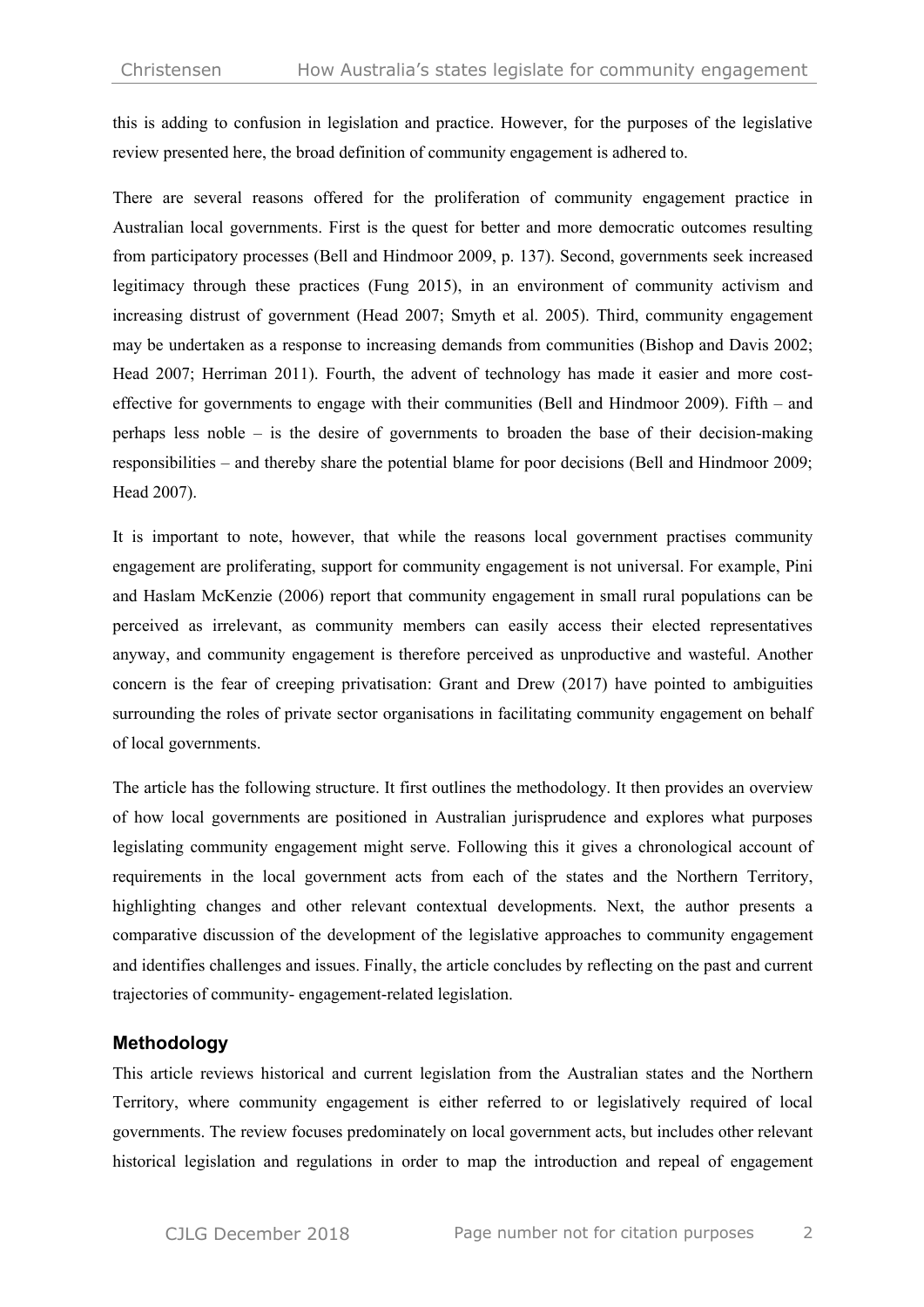requirements. As mentioned, the widely accepted definition of 'involvement of community in decision-making' is used (see, for example, Rowe and Frewer 2005, IAP2 n.d.) to identify which references and requirements involve community engagement. This is interpreted as any instance where local governments are encouraged or required to communicate with their communities, and to invite or provide opportunities for their communities to give comments, input, feedback or direction to councils; or even to collaborate with local government. A total of 41 statutes were examined. The requirements for community engagement were investigated using the following search terms of the legislative documents, both individually and in combination which each other: 'consultation', 'engagement', 'public', 'community' and 'participation'. It should be noted that some of the historic legislation is not available online in a searchable format, and in these instances every effort was made to identify the relevant sections of the acts. The review was conducted throughout 2017 and 2018.

This article is the first to conduct a chronological, comparative and national review of the legislation. Other similar reviews have focused either on single jurisdictions (Grant et al. 2012; Prior and Herriman 2010; Wiseman 2006) or on a point in time (Grant et al. 2011; Grant and Drew 2017; Herriman 2011). By taking an inductive, historical approach the analysis allows for close comparison. For instance, it provides answers as to which state first took a particular approach; which states followed which; which states have atypical approaches; and how engagement requirements have been prioritised or reprioritised by individual state and territory governments. From this inductive methodology, the article derives a typology of approaches to legislating for community engagement which is referred to throughout the timeframes presented.

#### **Legislative frameworks of Australian local governments**

The Commonwealth of Australia is a federation of six states: New South Wales (NSW), Queensland (Qld), South Australia (SA), Tasmania (Tas), Victoria (Vic) and Western Australia (WA). The Commonwealth also has authority over ten territories, including the Northern Territory (NT). Seven of the ten territories are adjacent to the continent of Australia. All the states and the Northern Territory (NT) legislate for local government. The number and size of local governments varies within each state; there are currently 537 across all states and the Northern Territory. Figure 1 shows a map of the states and current number of local governments for each.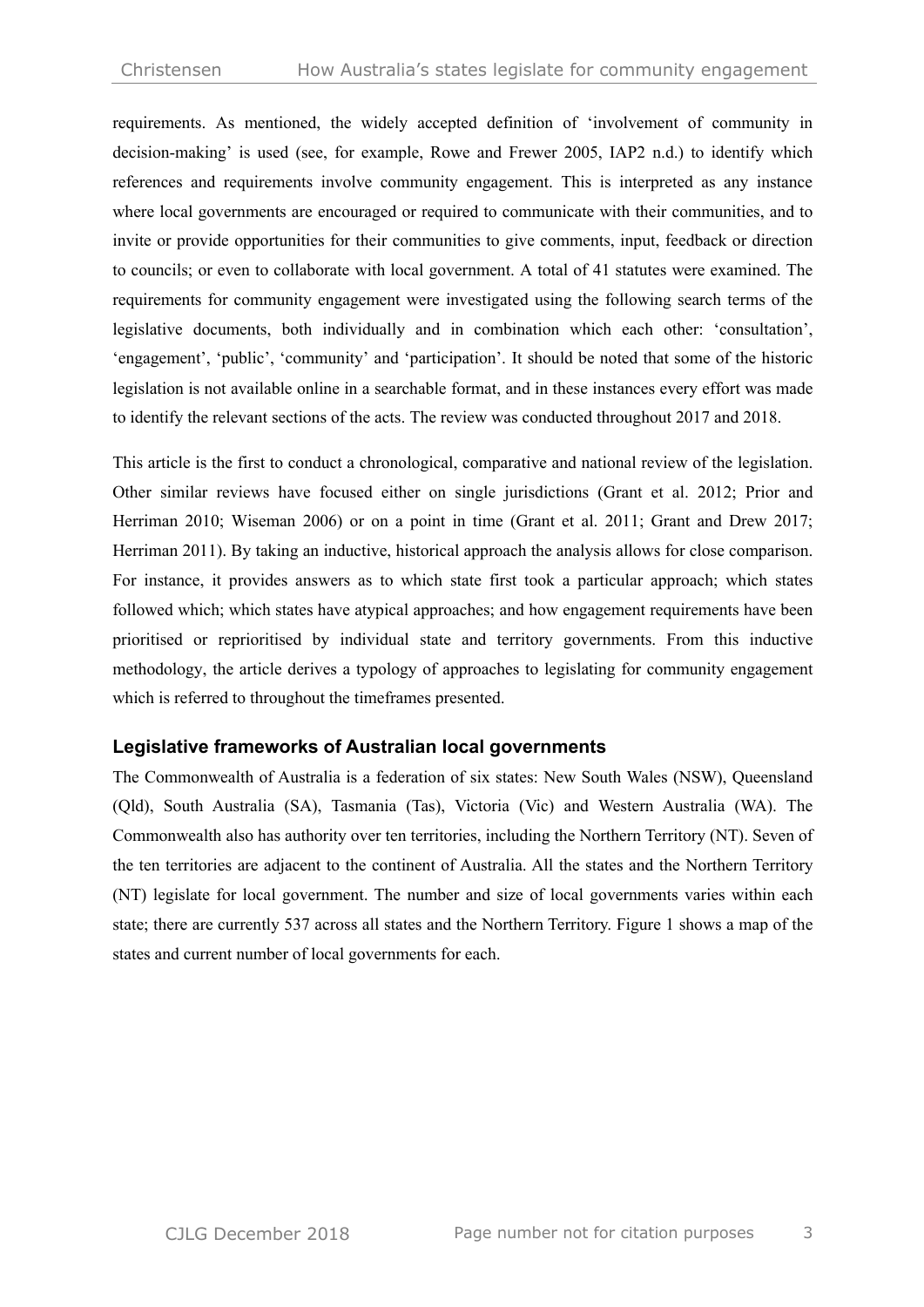

*Figure 1: Map of Australian states with number of local governments*

Source: Adapted from Grant and Drew (2017, p. 360) and Office of Local Government NSW (2018)

The legislative frameworks within which Australian local governments operate have two defining features. First, the Australian Constitution outlines a two-level system of government which includes the federal and state governments, but not local governments. While national constitutional recognition has not been achieved (see Grant and Drew 2017), since 2005 local government has been recognised in the constitutions of all the states, although to varying degrees (see Aulich and Pietsch 2002; Grant and Drew 2017; Saunders 2005; Twomey 2012). This lack of recognition at a national level has relegated local government to a 'lesser' or subordinate level of government (Brackertz 2013, p. 3; Twomey 2012). This in turn has contributed to uncertainty in a number of areas, such as: whether, and if yes how, the principle of subsidiarity ought to apply in Australia (Aulich 2005; Grant et al. 2016); shifting roles and responsibilities in response to political changes at the state and federal levels (Aulich 2009; Brackertz 2013; Dallinger 2009); financial constraints and dependencies (Brackertz 2013; Productivity Commission 2008; Twomey 2012); and the ability of local governments to be democratically responsive (Aulich 2009, 2015; Brackertz 2013). Furthermore, this list of issues suggests that Australian local government is a unified, comprehensive system of government; however, this is misleading. Without national constitutional recognition, local governments are statutory bodies or 'creatures of state', with their powers granted by the state or territory governments.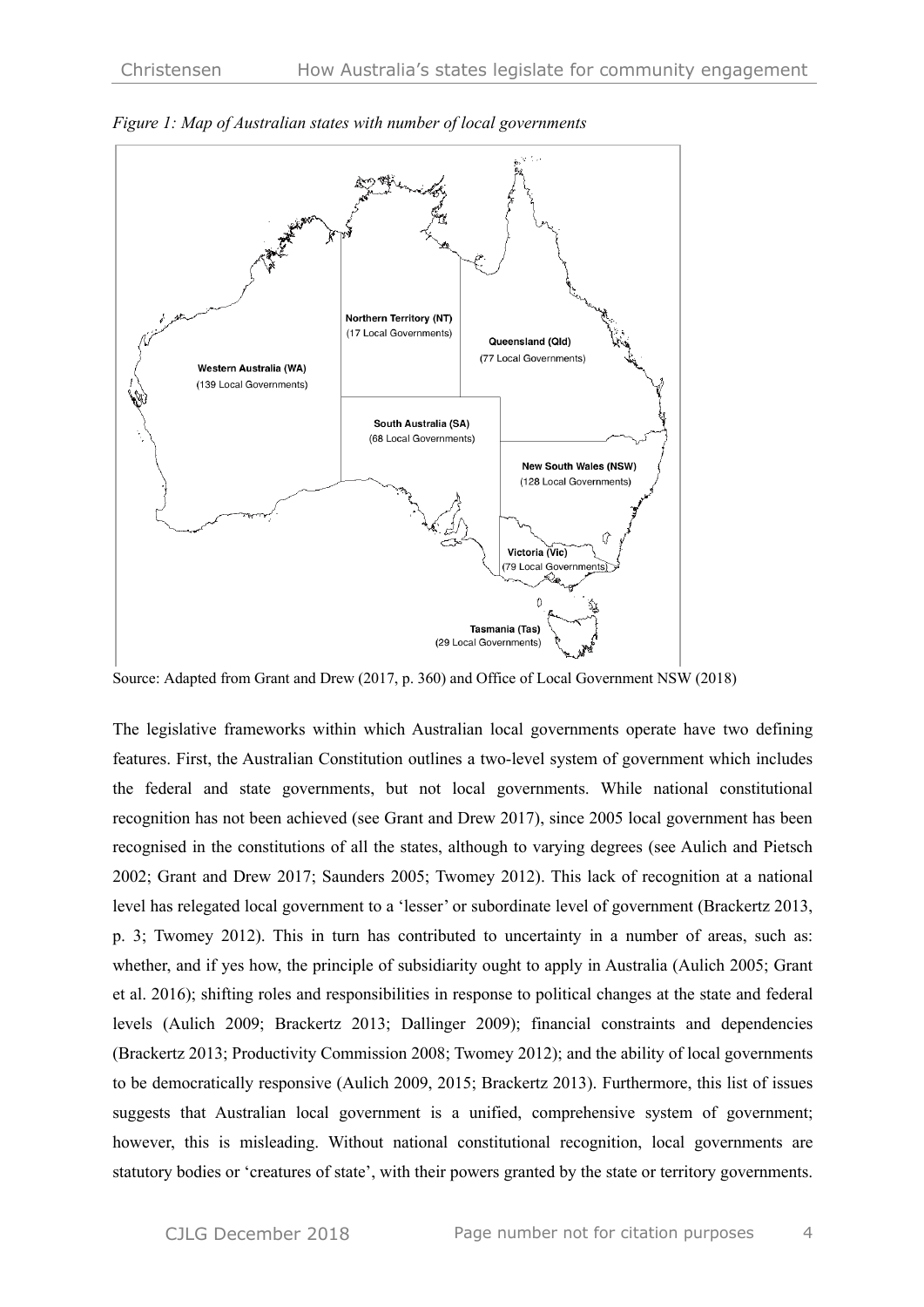With each state and the territory having its own statutory and common law and (importantly) political culture, reform processes and statutes reflect the distinctiveness of these jurisdictions (Grant and Drew 2017; Marshall et al. 1999) – although there are some overarching similarities.

Australian local governments are bound by a significant number of legislative instruments (see, for example, Dollery et al. 2009 for a discussion). Each state and the Northern Territory has a principal local government act; all states except for Tasmania also have a separate capital city act; and Queensland and South Australia have separate electoral acts. South Australia also has a finance authority act – the Local Government Finance Authority Act 1983 (SA). These acts have numerous accompanying regulations for planning, the environment, building, health and many other areas. For instance, one Victorian Government web page (n.d.) states that Victorian councils have responsibilities under 126 different acts and regulations.

When legislating for local government, state and territory governments originally set the rules of operation by detailing what local governments could and could not do and, in many cases, exactly how they must do it. Therefore, these statutes were largely prescriptive (Marshall 1998) and followed the *ultra vires* doctrine, under which local governments were not permitted to act 'beyond powers'; the exception being Queensland, which as early as the late 1920s granted powers of general competence (see Grant and Drew 2017). Aulich (2005, 2009) emphasises how the local government reforms of the 1990s and their consequent legislative changes saw a move away from the *ultra vires* doctrine to the current situation, in which local governments are empowered to undertake any activities they deem necessary to fulfil their role.

Without empirical evidence, it is difficult to know why Australian states and the Northern Territory have generally increased their requirements for local governments to engage their communities, or their reasons for taking a particular approach. Presumably it is a combination of factors, including the reasons outlined in this article's introduction. However, there are several likely political reasons: to offset concerns that reforms to local government have been driven by economic imperatives (Marshall et al. 1999); to compensate for the diminished representation that has resulted from amalgamations (Marshall and Sproats 2000; Grant and Drew 2017); and to ensure local governments are accountable and responsive to their local communities (Aulich 1999) – which presumably eases the burden for the state government (Hawker Report 2003). Whatever the exact motivators, state and territory governments have made a commitment to ensure their local governments are engaging their communities. In doing so, they have taken a combination of different approaches, which this discussion has sorted into a typology.

The typology assists with analysis as it allows both for legislative approaches to be compared across jurisdictions and time, and for possible future impact measurement (see Collier et al. 2008, 2012; Kluge 2000). The types are defined by two categorical variables: to what degree the engagement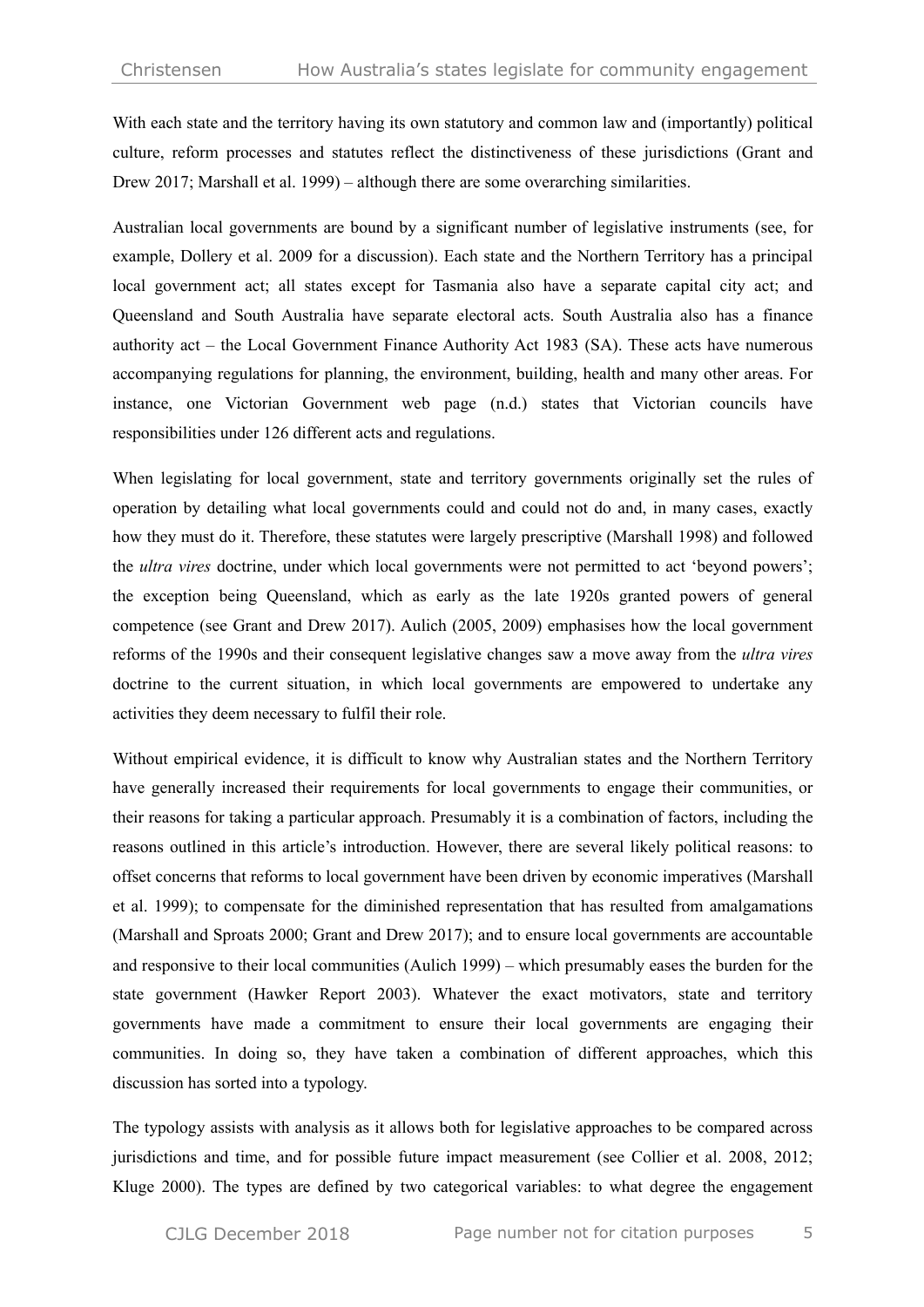methodology is stipulated in the legislation; and whether or not the point in time, or juncture, at which community engagement must be conducted is stipulated in the legislation. As shown in Table 1, this results in four common approaches by the states and territory for legislating local government community engagement. First is the **aspirational** type, where neither the methodology nor the juncture is stipulated in legislation. This approach is a normative declaration of why participation by the community is valued and is presented in the principles, purpose or intent of the act. Second is the **prescriptive** type, where the methodology and the juncture are clearly articulated in the legislation. Third is the **empowering** type, where the legislation stipulates the juncture when engagement must be undertaken but it does not specify a methodology for how the engagement is to be done. Fourth and last is the **hedging** type, which stipulates the juncture and partially stipulates the methodology. It does this by stating that the local government can choose how it engages but that certain activities must be undertaken. This type is ultimately a combination of the **prescriptive** and **empowering** types.

*Table 1: Typology of approaches to community engagement legislation by Australian states and territory*

|                                                    | Juncture not stipulated in<br>legislation | Juncture is stipulated in<br>legislation |
|----------------------------------------------------|-------------------------------------------|------------------------------------------|
| Methodology not stipulated in<br>legislation       | Aspirational                              | Empowered                                |
| Methodology partially stipulated<br>in legislation | (Not evidenced)                           | Hedging                                  |
| Methodology stipulated in<br>legislation           | (Not evidenced)                           | Prescriptive                             |

While the different approaches do not follow a linear progression through the developmental stages of the legislative approaches or time periods, trends can be seen. These will be highlighted throughout the paper.

# **The development of Australia's local government community engagement legislation**

#### *Pre 1980s: from establishing authorities to establishing democracies*

The historical origins of Australian local government are contested, with opposing views that local government either emerged as a response to local demand, or was the result of legislation from the colonial governments (Grant and Drew 2017; Power et al. 1981). This *constitutionalist* versus *stateinterventionist* contestation, labelled 'the history wars' by Grant and Drew (2017, p. 15), highlights an ongoing issue within Australian local government: namely, whether it is a creature of state or a form of self-government – with the latter cited as the origin of community engagement in local government. These duelling narratives persist to the current day and affect the understanding and practice of community engagement in local government (Grant and Drew 2017). Yet for the purposes of mapping the development of public consultation and engagement requirements in Australian local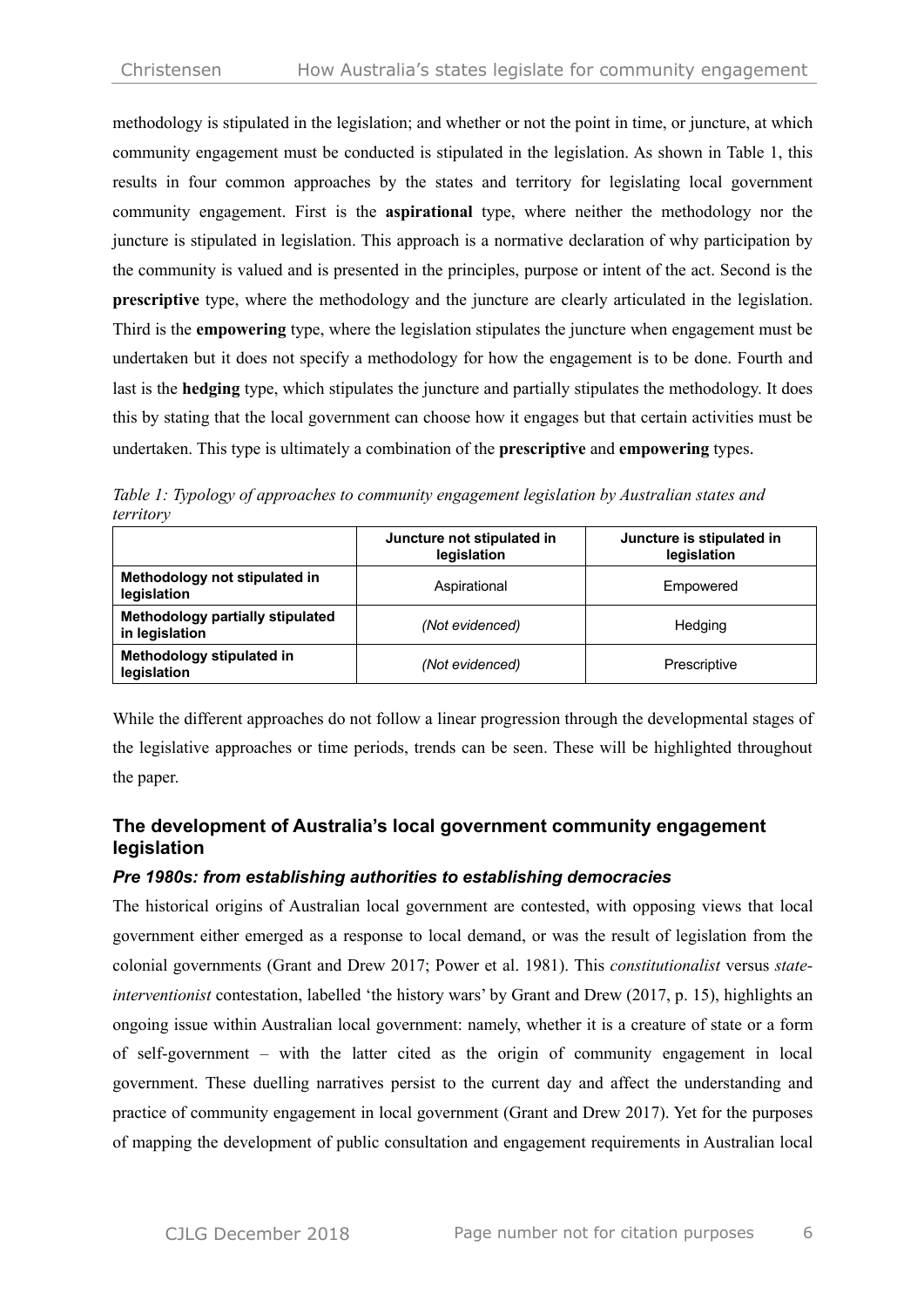governments from a legislative perspective, the journey begins in the early part of the twentieth century.

At the time of the first comprehensive local government acts in each jurisdiction, the statutes focused on services to land, even though after the world wars many local governments had increased their welfare and cultural offerings – such as childcare and recreational facilities – in response to greater community expectations and needs (Kelly 2011, p. 7). The long-standing local government acts of the Australian states were the Local Government Act 1919 (NSW), the Local Government Act 1934 (SA), the Local Government Act 1936 (Qld), the Local Government Act 1962 (Tas), the Local Government Act 1958 (Vic) and the Local Government Act 1960 (WA). Although there were multiple amendments to these large legislative instruments from the time of their enactment (see, for example, Grant and Drew 2017, pp. 15–79 for a discussion) they nevertheless stayed in place for many years (74 years in NSW, 65 in SA, 57 in Qld, 31 in Tas, 31 in Vic and 35 in WA). All these acts included stipulations that announcements and public notices were to be made at various junctures, by way of gazette and newspaper. However, they did not specify methods whereby citizens could be involved in local democracy in the sense denoted by the modern nomenclature of 'community engagement' described above. Nor were any of the regular amendments to these acts specifically concerned with community participation.

Three events took place in the 1970s which ultimately facilitated the inclusion of participatory requirements in later legislation. First was the increase in Commonwealth grants to local governments instituted during the Whitlam federal government, which allowed local governments to increase or introduce their social, recreational and educational services (Marshall et al. 1999; Reddel 2005). These programmes and services raised the importance and profile of local government, as well as strengthening the federal–local intergovernmental relationship.

Second was the passing of the Northern Territory (Self-Government) Act 1978 (Commonwealth), a statute that serves as a constitution, and which saw the Commonwealth grant the territory selfgovernment. This statute was important not only because it meant the new Northern Territory parliament took on most of the responsibilities (although not the *de jure* status) of a state, including local government, but also because it led to the new parliament passing the Local Government Act 1978 (NT). While the Act was concerned primarily with the creation and administration of community government councils and a provision for Aboriginal communities to manage local affairs, it also provided the opportunity for *"any person to make a submission … in relation to a draft community government scheme"* (s.433) and stipulated that *"the Minister shall cause consultation to be carried out with residents"* (s.434). While this directive did not specifically instruct local governments to engage, it was the first to reference engagement.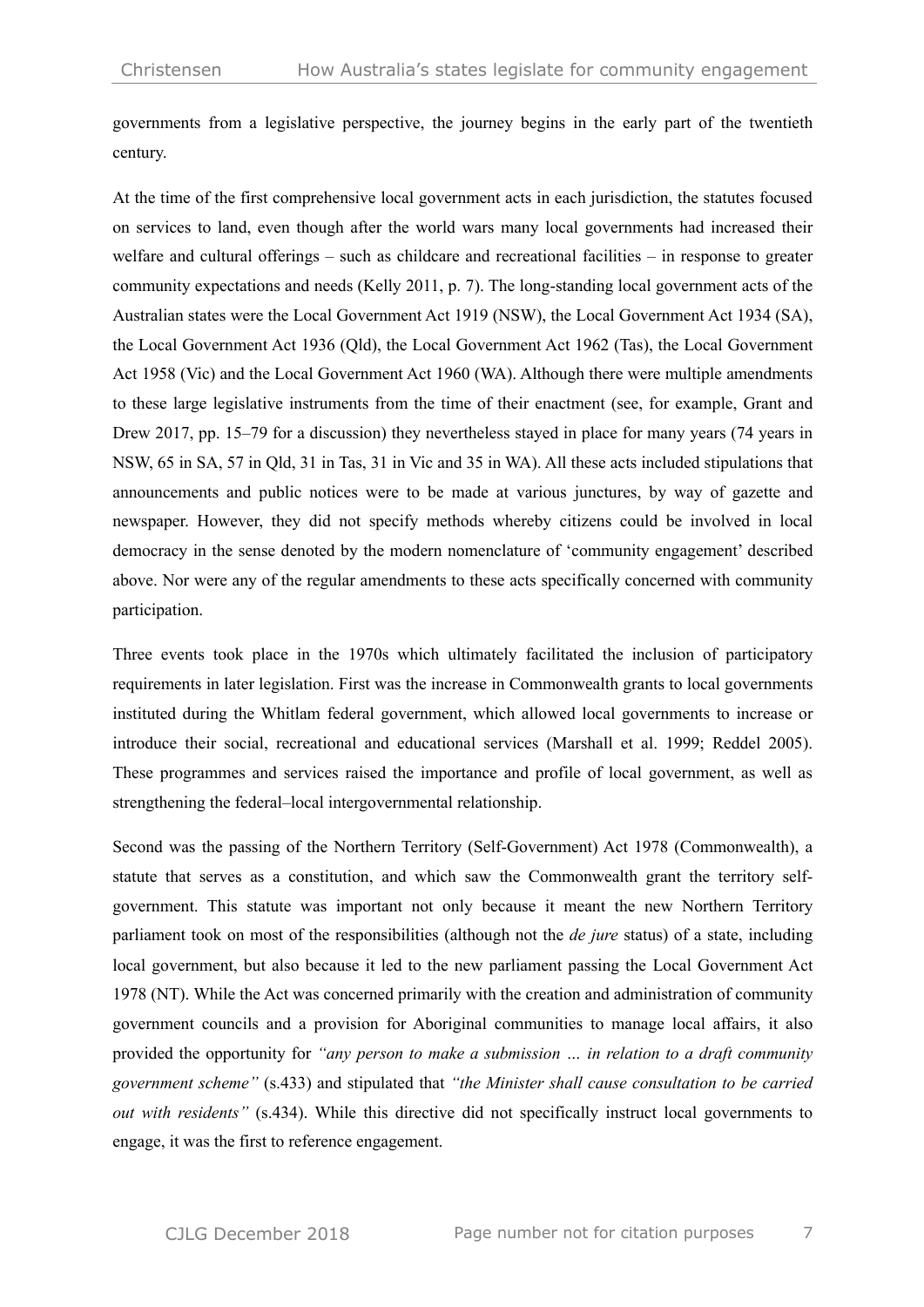The third event was a period of reforms arising from the citizen-led social and environmental justice movements of the 1960s. With the combination of *"grassroots participation and the discovering of the urban problem"* (Halligan and Wettenhall 1989, p. 80), reforms *"focused on democratising local government* [ie from a property-owning to a broader franchise] *and making it more responsive to the communities it served"* (Aulich 2005, p. 198). An example and effect of this was the increase in disputes between councils and communities over environmental and development matters (Kelly 2011) which resulted in the New South Wales Wran Labor Government passing the Environmental Planning and Assessment Act 1979 (NSW), the first dedicated land use statute in Australia. The objects of the Act include the declaration that it is *"to provide increased opportunity for public involvement and participation in environmental planning and assessment"* (s.5). The provisions for facilitating this centre on public submissions, where the community are invited to put forward in writing their objections or support for a proposal, to then be considered by decision-makers.

Arguably, these three events set the tone not only for the direction of local government, but also for how state and territory governments have legislated community engagement at the local level ever since.

#### *Late 1980s through to mid-2000s: the first wave of reforms and a burgeoning role for communities*

In the 1980s and early 1990s substantial reviews were conducted of all the local government acts. Theories on the reasons for these wide-ranging reforms include *"introducing or widening transparent and open procedures for decision-making to better inform local communities about council action and decisions, and generally encouraging community participation"* (Wensing 1997, p. 96) through to the less altruistic *"economic concerns* [which have been] *offset to a considerable degree by a commitment to community involvement"* (Marshall et al. 1999, p. 36). Regardless of the driving forces, the late 1980s and 1990s was a pivotal time for legislated community engagement. First, the Cain Labor government in Victoria passed the Local Government Act 1989 (Vic). This was two years after the Planning and Environment Act 1987 (Vic) identified *"appropriate public participation in decisionmaking*" for amending planning schemes (s.4). Both acts are still current and in force in Victoria, although they have been amended multiple times. While the Local Government Act 1989 (Vic) did not incorporate any mention of community consultation and engagement as a principle of the Act, it did incorporate what was intended to be a standardised *"process for several types of decision"* (DELWP Vic 2015a, p. 12): the **prescriptive '**Section 223'. Section 223 outlines a standardised public submission process: public notice in a newspaper; a specific window of time in which submissions are to be advertised and received; the right for submitters to appear in person at a meeting to speak in support of their submission; and the obligation for the committee or council to inform submitters of the outcome by writing. While it is claimed that the Local Government Act 1989 (Vic) was designed to be constitutional and empowering for individuals rather than an inflexible blanket local government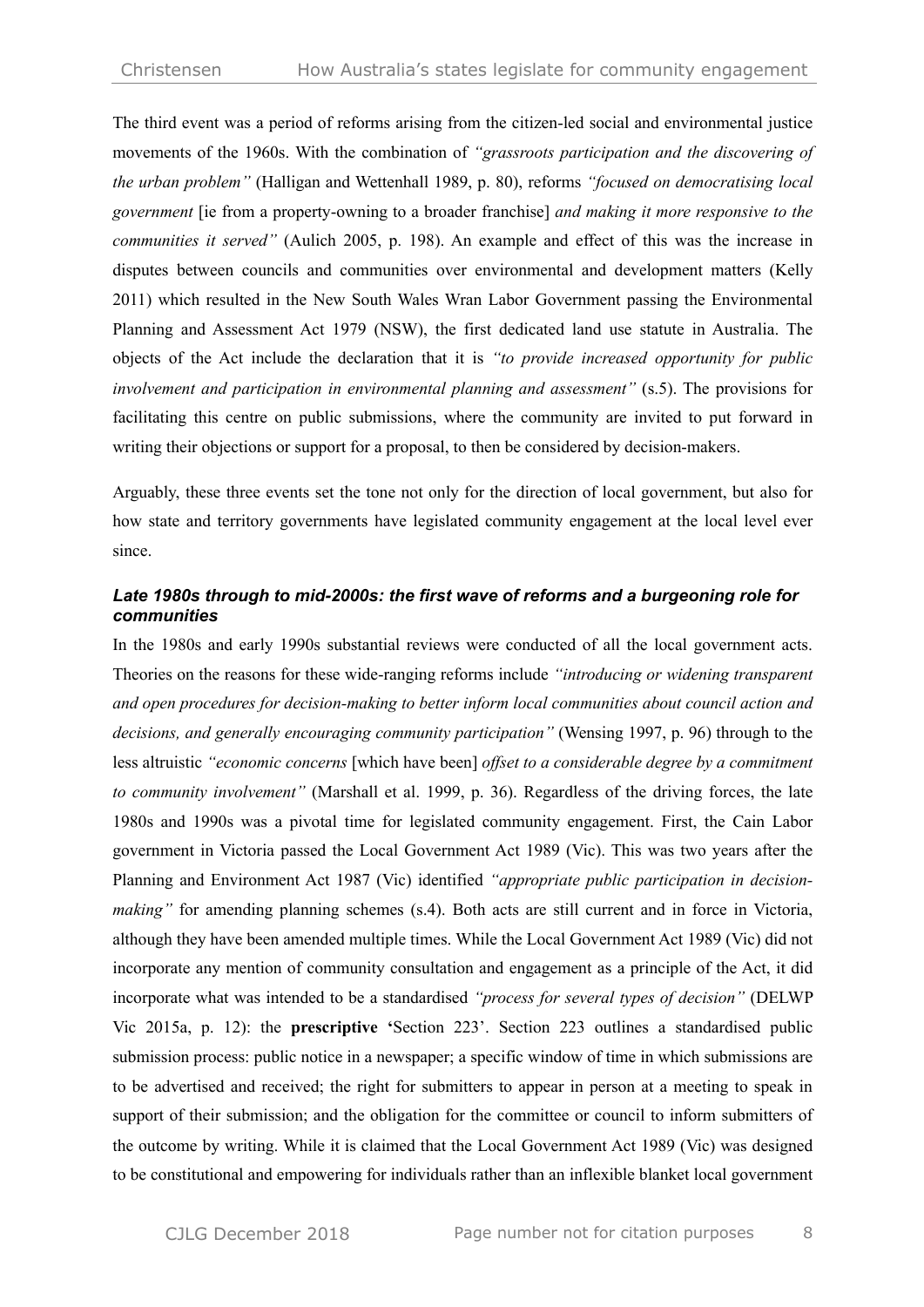statute (DELWP Vic 2015a), Section 223 of the Act in effect contradicts that approach, by stipulating what to engage on, and prescribing how to undertake the engagement. Prior to any amendments, the original Act listed the use of the Section 223 process in 14 different sections, related to: council powers and boundaries (ss.98, 206, 220), creation of local laws (s.119), loan projects (s.147), land valuations and ratings (ss.157, 182, 183), council property (ss.189, 222, 192), regional corporations (s.196), and drainage (ss.199, 200). Over the years small changes have been made to Section 223, such as increasing the submission period and tidying up minor administrative matters; however, the process itself has remained relatively unchanged.

Several years later, in 1992 in South Australia, the Local Government (Miscellaneous Provisions) Amendment Act 1992 (SA) amended s.197 of the Local Government Act 1934 (SA) and required that councils give notice and invite written submissions on major projects and major spending of councils. It was the first **prescriptive** requirement from the state and was introduced by the Arnold Labor administration, which was in power for three months after the resignation of Premier John Bannon. Despite this initial step, the state was one of the last to pass a revised local government act during this reform period.

A significant year for local government statutes in Australia was 1993, with New South Wales, Queensland, Tasmania and the Northern Territory all passing new local government acts – as we have seen, the first for many decades in all these jurisdictions. In New South Wales, the Fahey Liberal government introduced the Local Government Act 1993 (NSW) which, in its second chapter, made the **aspirational** declaration that one of the purposes of the Act was *"to encourage and assist the effective participation of local communities in the affairs of local government"* (s.7). The introduction to Chapter 4 of the Act, titled 'How can the community influence what a council does?' includes the **prescriptive** *"making submissions, including comments on or objections to proposals"* as an answer. At the time the Act was passed, councils were required to give public notice and invite and consider submissions in instances of land reclassification (ss.32, 34), draft plans of management (ss.38, 40), leases, licences and other estates in respect of community land (s.47), building approvals (s.105), local policies (ss.160, 161), policies concerning expenses and facilities (s.253), draft codes of meeting practice (ss.361, 362), and financial and auditor reports (s.420). Since the Act was passed some of these requirements have remained unchanged, some have been slightly updated, and the requirements around building approvals have been moved into another statute.

In Tasmania, the newly elected Groom Liberal government passed the Local Government Act 1993 (Tas). The Act listed *"develop, implement and monitor procedures for effective consultation between the council and the community"* as a way a council could discharge its functions (s.20). This was the first instance of an **empowering** approach to legislating community engagement, where engagement is required but a specific method is not required, allowing a local government to design and deliver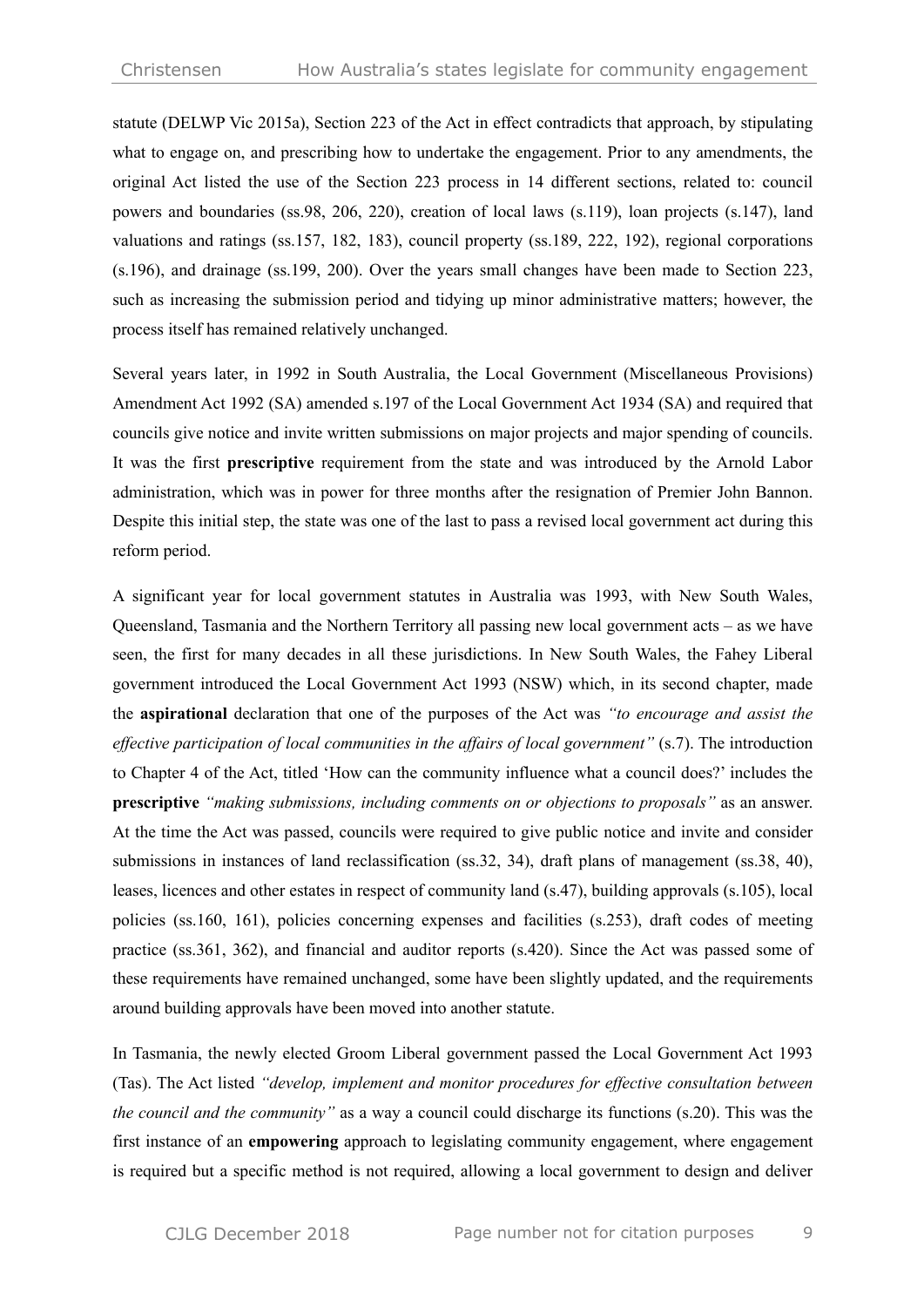the engagement as it sees fit. The Act also included providing *"a statement of procedures to be carried out in relation to consultation with the community"* when developing a strategic plan (s.67). This made Tasmania the first state to mandate engagement on strategic plans. A right to make submissions concerning proposed by-laws (s.159) was also included when the Act was passed. Over time minor changes were made to the wording of those clauses and additional requirements for engagement in relation to by-laws were added (ss.156A, 164, 170A and 170B), as well as requirements to provide the opportunity for public consultation on review procedures (ss.214C, 214J). In contrast to Victoria, New South Wales and Queensland, where a new planning act preceded a new local government act, in Tasmania the Land Use Planning and Approvals Act 1993 (Tas) was passed the same year. Unlike other states, where land use planning is often a complementary or, in some cases, more forceful instrument for embedding community engagement practices into local government, in Tasmania the planning act at that time was focused on public exhibition requirements rather than consultation or engagement.

Commensurate with these changes, in Queensland local government reforms were conducted following two related events. First was the Fitzgerald Inquiry (1987–1989), a Royal Commission inquiring into police misconduct which resulted in a number of high-profile police and politicians, including Premier Bjeilke-Petersen, being charged and convicted for perjury. This inquiry led to the downfall of the National Party after a 32-year reign. Second, the Goss Labor government elected in 1989 oversaw the passing of the Local Government Act 1993 (Qld) three years after the Local Government (Planning and Environment) Act 1990 (Qld), which excised planning matters from the Local Government Act 1936 (Qld) and transferred them into a dedicated statute. The Local Government Act 1993 (Qld) signalled the beginning of the state placing explicit statutory obligations on local governments to consult with their communities. One of the Act's **aspirational** objects was *"providing for community participation in the local government system"* (s.3) and dictated that local governments *"must consult with the public"* by way of **prescriptive** public submissions when making local laws (ss.476–478) and local law policies (ss.485–487). There were no other requirements to consult in the Act.

At the same time, in the Northern Territory the Country Liberal Party was re-elected to lead the Legislative Assembly in 1974. Consequently, the Local Government Act 1993 (NT) reflected this conservative context and the Act focused more on administrative matters than on community engagement. However, the Act did include two requirements to consult: rate charges (s.70), with public submissions **prescribed**; and draft constitutions for community governments (s.104), with no method prescribed beyond the stipulation that *"the minister shall consult with the residents",* an **empowering** approach.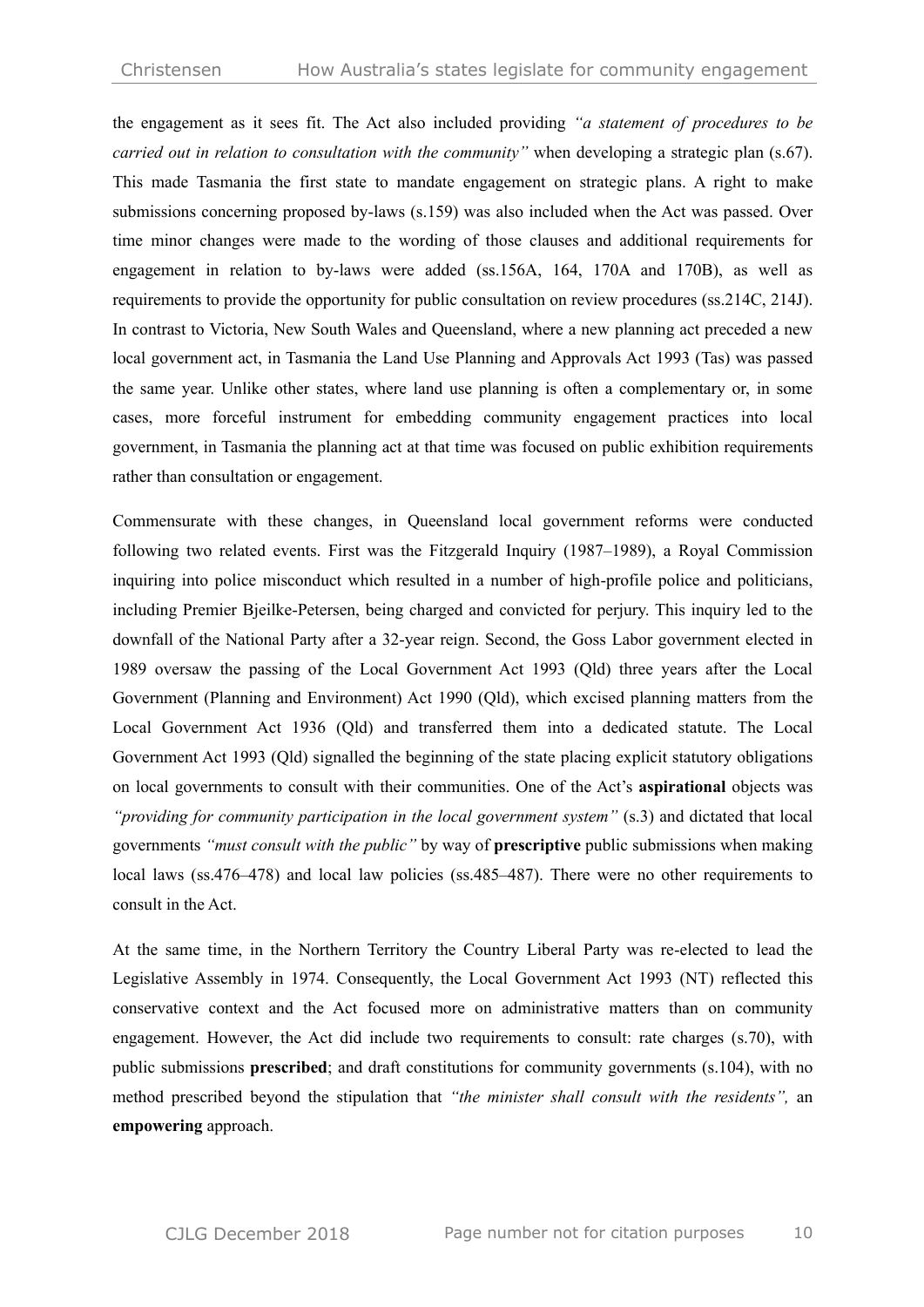From the tracing of these developments of 1989 to 1993, the differences between the 'creatures of state' become clearer, along with their appetites for participatory approaches to democracy.

In 1995 in Western Australia the Liberal Court administration introduced the Local Government Act 1995 (WA). The Act declared an **aspirational** commitment to community engagement as it explicitly aimed for "*greater community participation in the decisions and affairs of local governments"*  (s.1.3(2)(c)). As with the acts from the other states, **prescriptive** public submissions were the participatory method of choice and applied to making local laws (s.3.12), closing thoroughfares to vehicles (s3.50), notification of proposals (s.3.51), property disposal (s.3.58), commercial enterprises by local government (s3.59c), rates (s.6.36), boundary inquiries (Sch. 2.1 cl.4) and ward changes and reviews (Sch. 2.2 cls.3, 4, 7). However, the Local Government (Administration) Regulations 1996 (WA), released the following year, had no relevant community engagement requirements when passed.

While South Australia did not reform its local government legislation in 1993, it did pass the Development Act 1993 (SA). The Act was not prescriptive in how to engage, but made several references to 'public consultation'.<sup>1</sup> In 1995, the Local Government (Boundary Reform) Amendment Act 1995 (SA) amended the Local Government Act 1934 (SA) with a number of provisions designed to facilitate the upcoming voluntary council amalgamations of 1997 and 1998 undertaken during the Olsen Liberal administration. One of these stipulated that a public submission and hearing process be incorporated into reform proposals (s.21). Upon completion of the voluntary amalgamations, the number of councils was reduced by 57% and the Local Government Act 1934 (SA) was completely revised. The new Local Government Act 1999 (SA) listed the **aspiration** of *"participation by local communities in the affairs of local government"* in its principles (s.3), and implicitly defined the role of a council as *"represent*[ing] *the interests of its community"* (s.6).

It was at this point that South Australia's approach to legislating community engagement diverged from the other states and took a multi-pronged turn. The new Act required a consultation process for the development of strategic management plans (s.122), and it also required local governments to *"prepare and adopt a public consultation policy"* (s.50). Interestingly, the Act stipulated that any revisions to these policies must be undertaken via a **prescriptive** public submission process. The Act also specified the junctures at which the public consultation policy was to be followed: reclassification of land (ss.193, 194), land management plans (ss.197, 198), lease of community/council land (s.202), council meeting code (s.92), permits for using roads and footpaths for business purposes (s.223), and planting trees (s.232). By developing and then applying a policy, the South Australian Government was granting local governments more, although not full,

 $1$  The current version of this Act stipulates that public consultation is to be conducted in significantly more instances, in accordance with the accompanying regulations.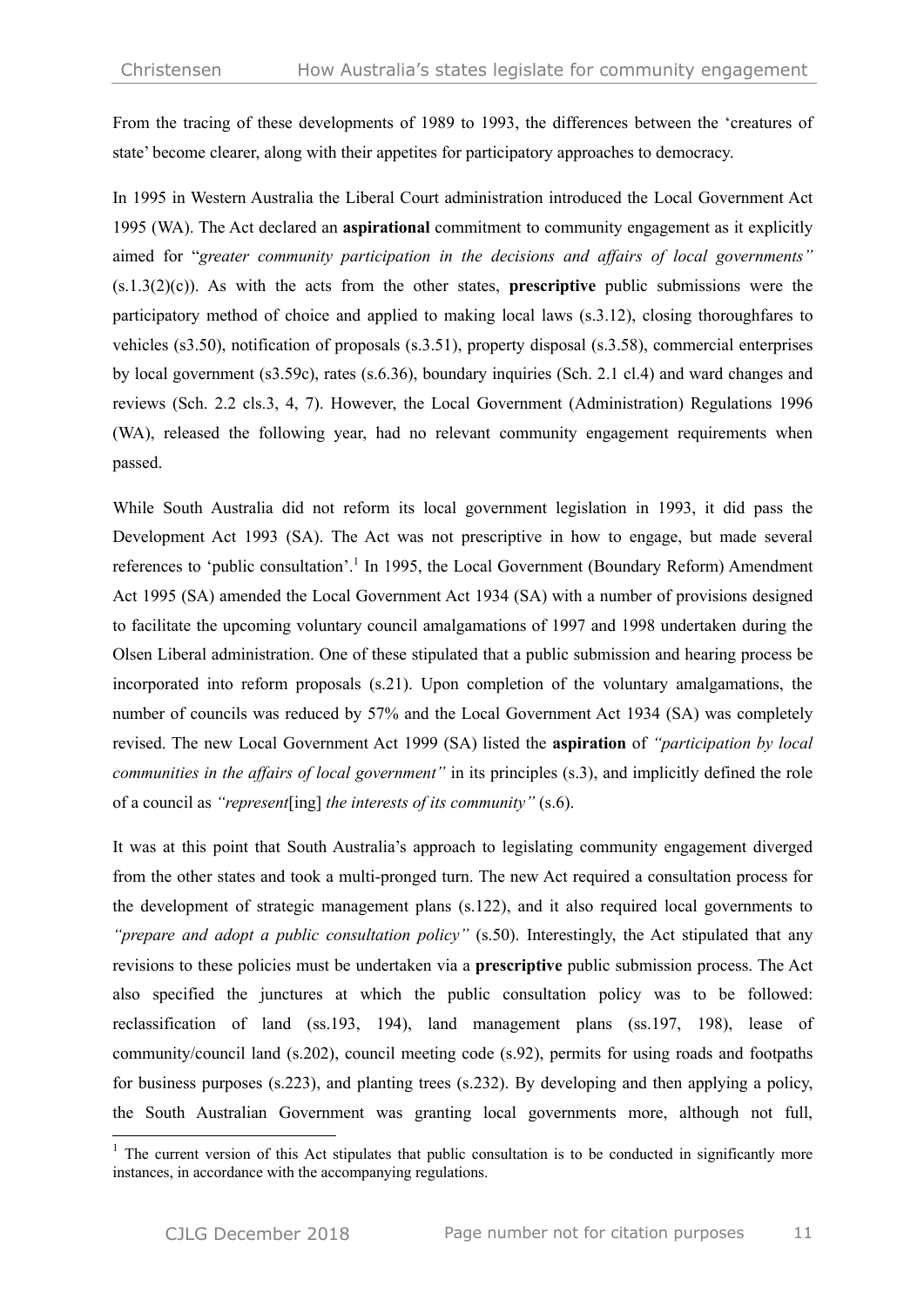independence in engaging their communities, thus demonstrating an **empowering** approach. Two elements of the Act required a 'reasonable amount' of public consultation: reform proposals (s.27) and major projects (s.48); another example of an **empowering** approach. In parallel, however, the Act required the familiar **prescriptive** public submissions in instances of public reform proposal (s.28) and ward composition (s.12). Finally, the Act contained one instance of *"should consult"* – for office locations and hours (s.45). This is the only example of a local government act merely suggesting community engagement at a juncture. Two years after the Act was passed, the Local Government (Consultation on Rating Policies) Amendment Act 2001 (SA) added another approach, with its requirements on community consultation for rates policy and variations (ss.151 and 156). The amendment act stipulated that councils were to follow their public consultation policies and that the policy must provide for a public submission process. This was the first time a state government had used the **hedging** approach, where a degree of independence was granted yet a minimum requirement was put in place. This ultimately sent a mixed message about how much trust the state has in its local governments.

The 1990s ended with the newly elected Labor Bracks administration passing the Local Government (Best Value Principles) Act 1999 (Vic) which stipulated that *"a Council must develop a program of regular consultation with its community in relation to the services it provides"* (s.208B). This amendment finally aligned Victoria with the other states, save Tasmania, by including an **aspirational**  declaration of the intent and principles of the Act and the role of community engagement. A few years later, the same administration passed the Local Government (Democratic Reform) Act 2003 (Vic), concerned with reforming electoral processes and improving accountability and transparency. The Act required councils to produce council plans (s.125) and council budgets (s.129) that are subject to the **prescriptive** Section 223 public submission processes outlined above. The tightening of the requirements for a strategic council plan, and the inclusion of public consultation requirements, are similar conditions to those introduced by Tasmania in 1993 and South Australia in 1999. However, Victoria was the first state to introduce the requirement to consult on council budgets, albeit with the use of public submission processes.

Western Australia followed suit, with the Gallop Labor ministry making some changes to the Local Government Act 1995 (WA) in 2004. At the time the changes appeared quite small, such as the inclusion of Section 5.56, 'Planning for the future', which dictated that local governments were to plan for the future *"in accordance with any regulations".* However, the following year, the Local Government (Administration) Regulations 1996 (WA) were updated considerably, introducing the requirement for strategic community plans, following South Australia and Tasmania's examples. The two-year plans were to *"set out the broad objectives of the local government"* and *"must ensure that the electors and ratepayers of its district are consulted during the development"* (r.19D). Proof of this consultation was also required, but a process or method was not prescribed, demonstrating an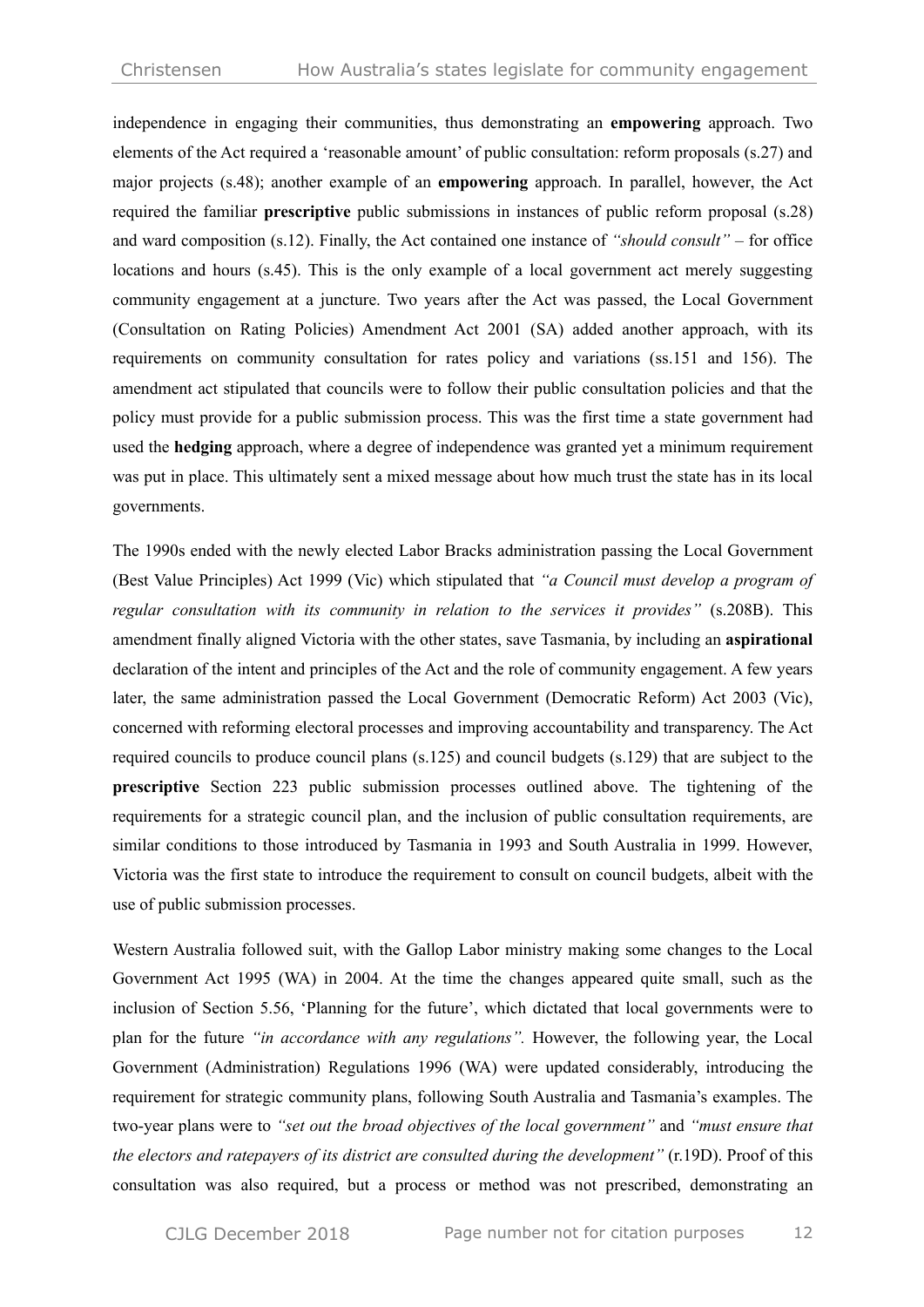**empowering** approach. That same year South Australia added a community consultation requirement for annual business plans and budgets (s.123), introduced with the passing of the Local Government (Financial Management and Rating) Amendment Act 2005 (SA). Like the rates amendment passed a few years earlier, the consultation requirement was to follow the public consultation policy but to also ensure a public submission process was included, once again utilising the **hedging** approach.

Also in 2005, the Tasmanian Labor government under David Bartlett passed the Local Government Amendment Act 2005 (Tas) which revised the functions and powers of councils to include the duty that *"in performing its functions, a council is to consult, involve and be accountable to the community*" (s.20) – thus bringing Tasmania into line with all other states by including an **aspirational** approach.

#### *Mid-2000s to mid-2010s: the era of strategies, frameworks and reporting requirements*

By 2005, community strategic plans and the community engagement processes that came with them were required in Tasmania, South Australia and Western Australia, with Victoria looking set to follow (see Grant et al. 2011). The 2005 Victorian state government initiative, *A Fairer Victoria* (DPC Vic 2005), was aimed at addressing disadvantage and listed community engagement as a key strategy. A year later, *Strong Communities: Ways Forward* was released by the Ministerial Advisory Committee for Victorian Communities (MACVC). This document presented several community planning and engagement recommendations, noted that community planning was being practised in more than half of Victoria's local governments (MACVC 2006, p. 125), and stated that the importance of community plans should be further emphasised by the state government. Also in 2006, the Victorian Community Indicators Project released its final report aimed at *"strengthening local government planning and local democracy"* (VCIP 2006, p. 4) through the use of community well-being indicators. In mid-2007, Labor Premier Steve Bracks retired and was replaced by John Brumby. Perhaps because of this change, the mechanism to make community plans compulsory was revised. In 2007, the state government document *Planning Together: Lessons from local government community planning in Victoria* concluded that community planning approaches should be encouraged within council plans rather than in a plan of their own (West and Raysmith 2008).

Further to this, the Planning and Environment Act 1987 (Vic) amendment in 1996 requires councils to produce Municipal Strategic Statements (MSS) (s.12A). An MSS is a statement of the council's strategic land use planning objectives for the municipality. Since 2007, the Act has stipulated that the MSS be consistent with council plans, therefore implying a requirement for community engagement without expressly declaring it. In May 2008 a practitioner body with financial support from the state government, the Local Government Professionals Corporate Planning Network (LG Pro), released *Embedding Community Priorities into Council Planning: Guidelines for the Integration of Community and Council Planning*. This document sought to bridge the gaps identified in the earlier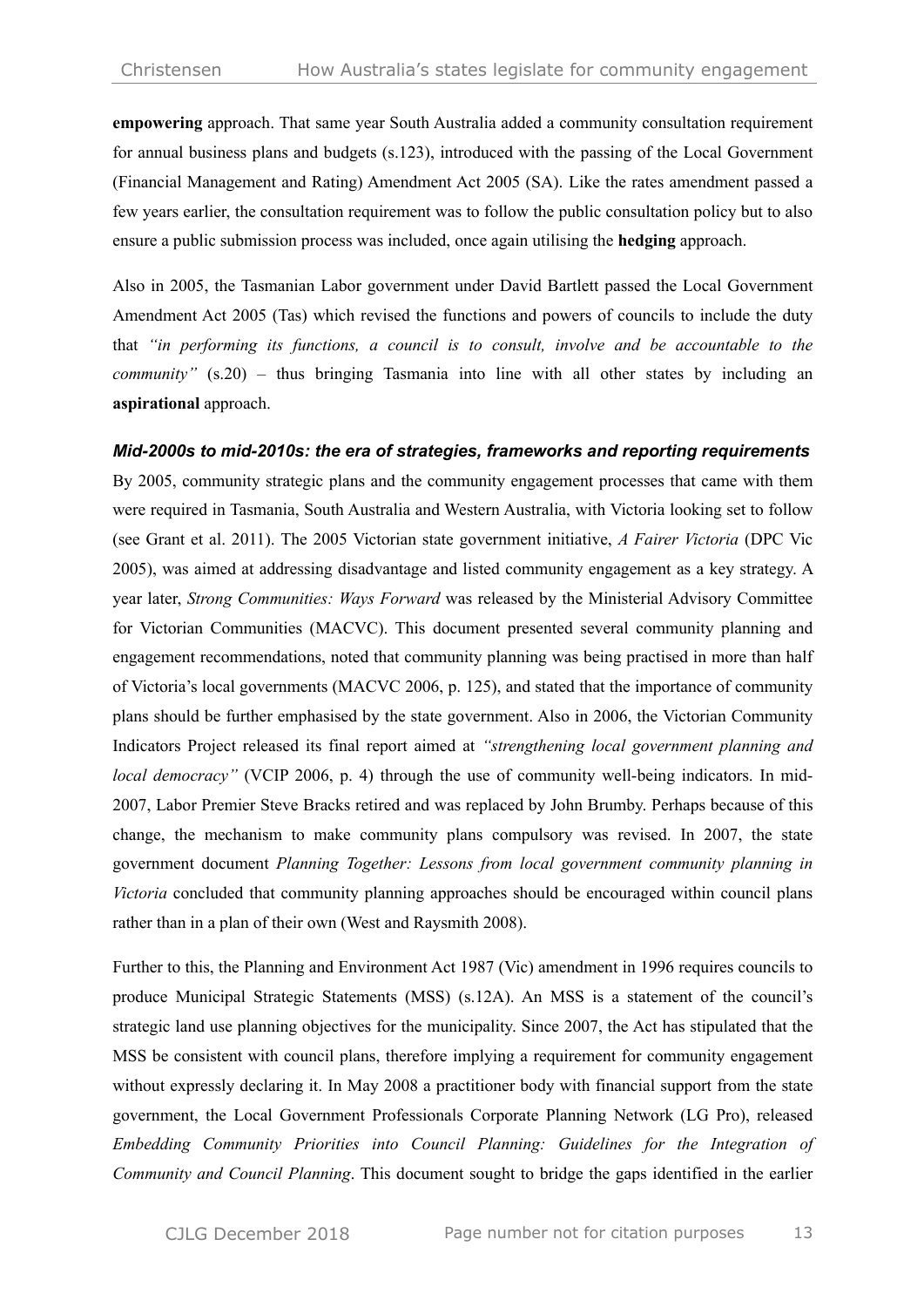*Planning Together* report by providing guidance and frameworks on community planning in Victorian local government. Later that year, the Public Health and Wellbeing Act 2008 (Vic) was passed, which put a requirement on local governments to also produce Municipal Public Health and Wellbeing Plans (MPHWPs). The plans were intended to set goals and priorities for community members to achieve maximum health and well-being. Section 26 of the Act states that it *"must provide for the involvement of people in the local community in the development, implementation and evaluation of the … plan".* The addition of MPHWPs to MSSs and council plans has been interpreted as the final piece of the planning framework in Victoria. However, these frameworks vary between councils, with many choosing to develop community plans which they position above all other plans in their own strategic planning frameworks.

Strategic community plans gained a mention in the Northern Territory's new local government statute, the Local Government Act 2008 (NT); however, they were not required to be implemented. The new Act was passed following the local government reforms of the Henderson Labor Chief Ministership, which saw 51 of the 55 community government councils amalgamated into eight shire councils that cover extraordinarily large geographical areas. The Act included in its preamble the **aspirational**  statement that the legislation was designed to *"promote and assist constructive participation by their local communities".* The Act also called for *"municipal, regional or shire plans"* (s.23), which were to include service delivery plans and budgets, as well as to contain or reference long-term community or strategic plans and long-term financial plans. The Act does not expressly require councils to consult or engage communities in the development of these plans, nor does it expressly require a long-term community or strategic plan. It does, however, require a **prescriptive** public submission process upon annual review of the plans (s.24).

The trend for councils to develop strategic community plans continued in subsequent years, and was joined by the financial sustainability and performance reporting wave – which would also have consequences for the community engagement requirements placed on councils.

In 2006 the Australian Local Government Association (ALGA) commissioned the *National Financial Sustainability Study of Local Government* report (PricewaterhouseCoopers 2006). This report highlighted issues relating to the financial sustainability of the sector and gained the attention of the Local Government and Planning Ministers Council (LGPMC).<sup>2</sup> Consequently, the LGPMC decided to develop a series of national sustainability frameworks that the states agreed to adopt. These frameworks have been the impetus for the incorporation of long-term financial and asset management

 $\overline{a}$ 

<sup>&</sup>lt;sup>2</sup> The LGPMC was made up of local government and planning ministers across Australia and New Zealand, and the President of ALGA. It was formed by the Council of Australian Governments (COAG) in 2001 by merging the Local Government Ministers Conference and the Planning Ministers Conference. In December 2013, during the first two months of the Abbott government, COAG introduced a new council system and the LGPMC was disbanded.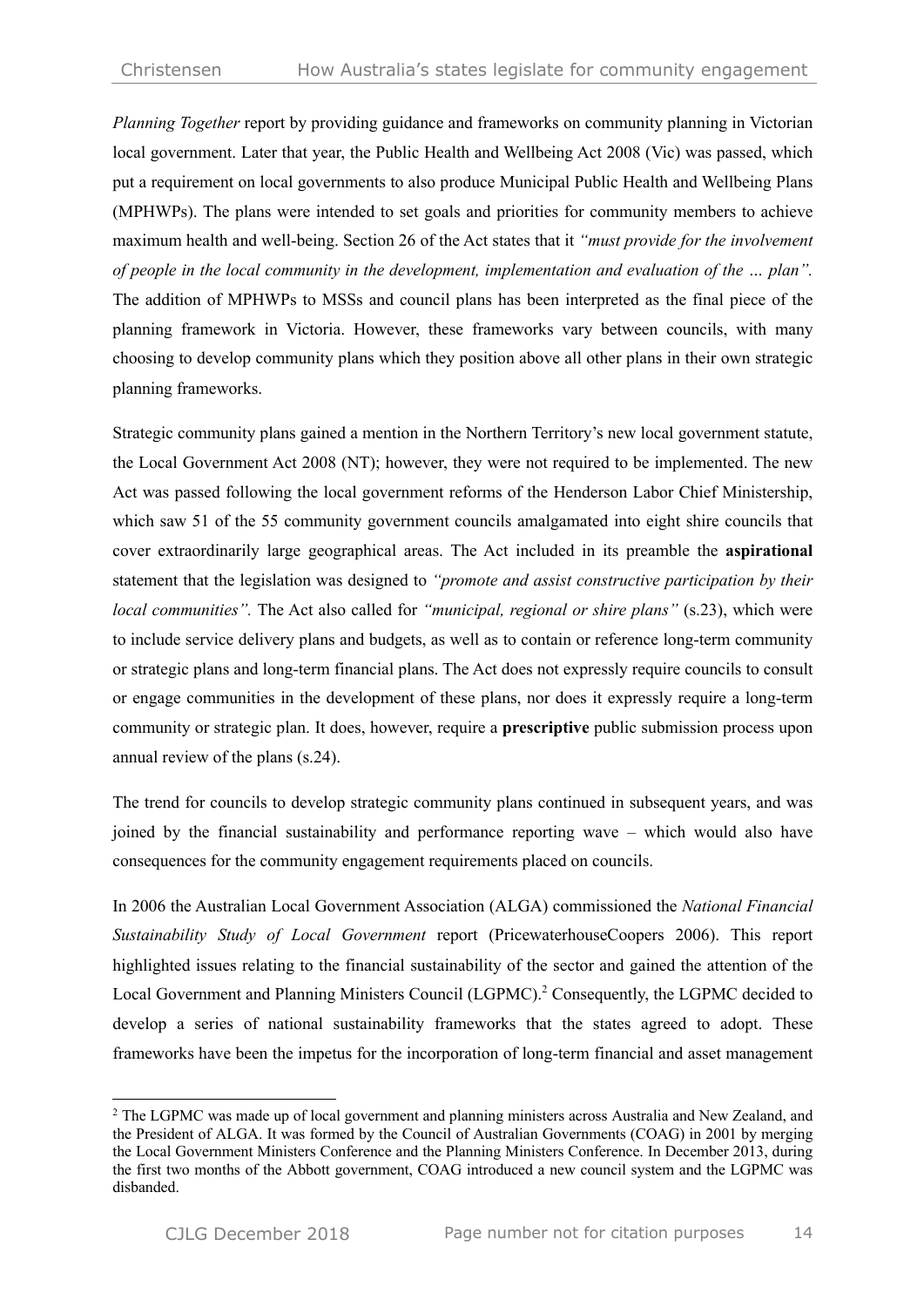plans in councils across Australia. The first state to update its legislation to incorporate the standards outlined in the frameworks was New South Wales. The passing of the Local Government Amendment (Planning and Reporting) Act 2009 (NSW) saw updates to the Local Government Act 1993 (NSW) beyond the minor amendments to public consultation requirements that had so far occurred since the Act came into force. Receiving its assent under the short-lived Rees Labor ministry, the amendment focused on introducing a strategic planning framework to ensure good governance. Relevant to community engagement was the **aspirational** charter, which was expanded to include a directive that councils exercise their *"functions in a manner that is consistent with and promotes social justice principles of equity, access, participation and rights"* (s.8). The introduction to Chapter 4, on how communities can influence councils, was updated to include *"by participating in council community engagement activities"* – thus broadening the interpretation of participation to methods beyond public submissions and **empowering** councils to set their own engagement programmes. Community strategic plans formed the cornerstone of the new integrated planning framework outlined in the amendment, and came with the requirement that a community engagement strategy must accompany development of the plans (s.402). The Act also called for a public submission process: the same **hedging** approach as that used in South Australia. A public submission process was also extended to requirements for the updated delivery programme (s.404) and operation plan (s.405). A proviso that the integrated planning and reporting guidelines must be adhered to (s.406) followed four years later under the O'Farrell Liberal government (DLG NSW 2013). The guidelines provide greater detail on the framework and the requirements placed on councils, along with a considerable focus on community engagement.

In the same year, the Queensland Bligh Labor government passed the new Local Government Act 2009 (Qld), repealing the existing Act after a relatively short 16 years. The new Act identified *"democratic representation, social inclusion and meaningful community engagement"* (s.4) as one of five **aspirational** underpinning principles for local government. Following South Australia, Tasmania and Western Australia, Queensland also incorporated the requirement for local governments to develop a long-term community plan that *"outlines the local government's goals, strategies and policies for implementing the local government's vision for the future of the local government area, during the period covered by the plan"* (s.104). Surprisingly, there were no express requirements for community engagement in the development of the *"local government's vision".* The Act also had extensive detail on the requirements of the community forums to be used in the state's indigenous local governments (ss.82–89).

Local government continued in the spotlight in Australia in 2009, with the Western Australian Barnett Liberal government releasing the *Integrated Planning and Reporting (IPR) Framework and Guidelines* (DLG WA 2010). The guidelines were developed after disappointing results from a 2009 reform programme aimed at increasing the level of strategic planning occurring in local governments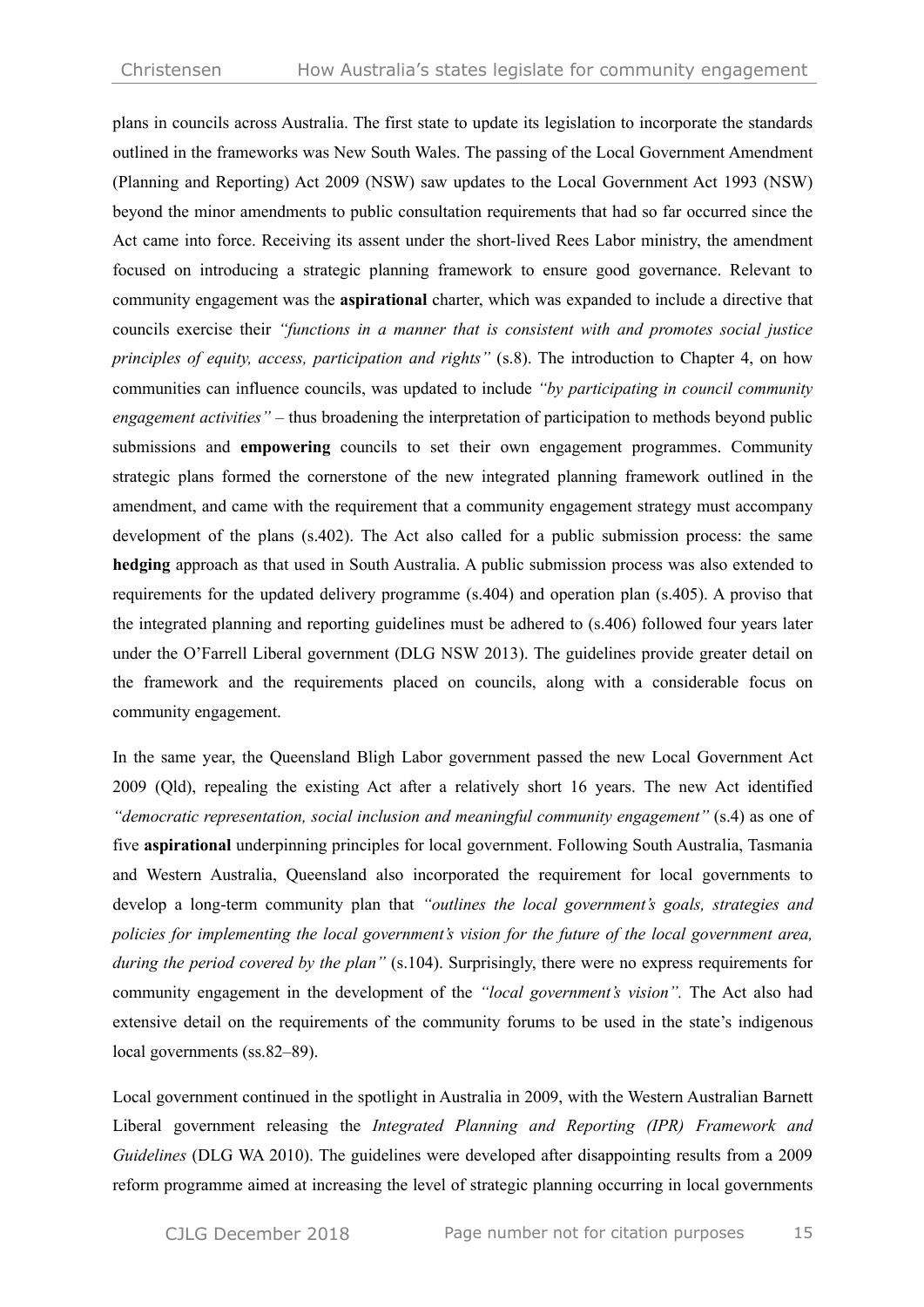in Western Australia (DLG WA 2010, p. 4). The framework referenced and built upon several other documents: the Local Government Sustainability Framework from the LGPMC; the NSW Planning and Reporting Framework outlined in the 2009 amendment to NSW's 1993 Act; the Queensland planning and accountability documents outlined in that state's 2009 Act; and the New Zealand planning and reporting requirements outlined in its 2002 Local Government Act. The Western Australian guidelines made community engagement the centrepiece, with the document providing considerable detail on how to design a tailored engagement process, thus taking an **empowering** approach rather than the now near-ubiquitous public submission process.

Just three years after the passing of Queensland's Local Government Act 2009 (Qld), sections of the Act were repealed or amended, resulting in a reduction in community engagement requirements: a first for any of the states. After 23 years in power the Queensland Labor Party was defeated in the 2012 election, losing 44 of its 51 seats to the Liberal National Party (LNP) led by Brisbane's former Lord Mayor, Campbell Newman. The LNP government claimed an *"electoral mandate to implement its announced policy commitments"* including the 'Empowering Queensland Local Government' election policy (Queensland Government 2012, p. 24). The resulting Local Government and Other Legislation Amendment Bill 2012 (Qld) saw two main changes to the Local Government Act 2009 (Qld) with respect to community engagement. First, the requirement for long-term community plans was repealed, with the explanatory notes describing the original requirement as *"unnecessary red tape"* and stating that the repeal was designed to allow *"local governments to plan for the community in the way they know best"* (Queensland Government 2012, p. 4). The requirement was changed to *"a 5-year corporate plan that incorporates community engagement"* (s.104). While this change moved Queensland away from the long-term community plan trend, it does include an example of an **empowering** approach to engagement. Second, the Bill clarified that public consultation was not required before making a local law (s.29), presumably in response to the confusion that had followed the 1993 Act, which included considerable requirements for public consultation in the creation of local laws and local law policy. After just one term in office, Newman's LNP government was defeated in the February 2015 state election, returning Labor to power, albeit with a majority dependent on the support of independents. The Labor government led by Annastacia Palaszczuk has since made some minor amendments to Local Government Act 2009 (Qld), but none of these changes have concerned any of the previously repealed engagement requirements.

The introduction of the Local Government (Planning and Reporting) Regulations 2014 (Vic) saw Victoria align with the planning and reporting approaches that emerged from the LGPMC frameworks and complemented the work the state had commenced in this arena in previous years. In 2008, the Victorian Auditor-General's Office (VAGO) undertook an audit of performance reporting in local government which led to the state's Essential Services Commission (ESC) developing a performance monitoring framework for local government service delivery (DPCD Vic 2012). This work, and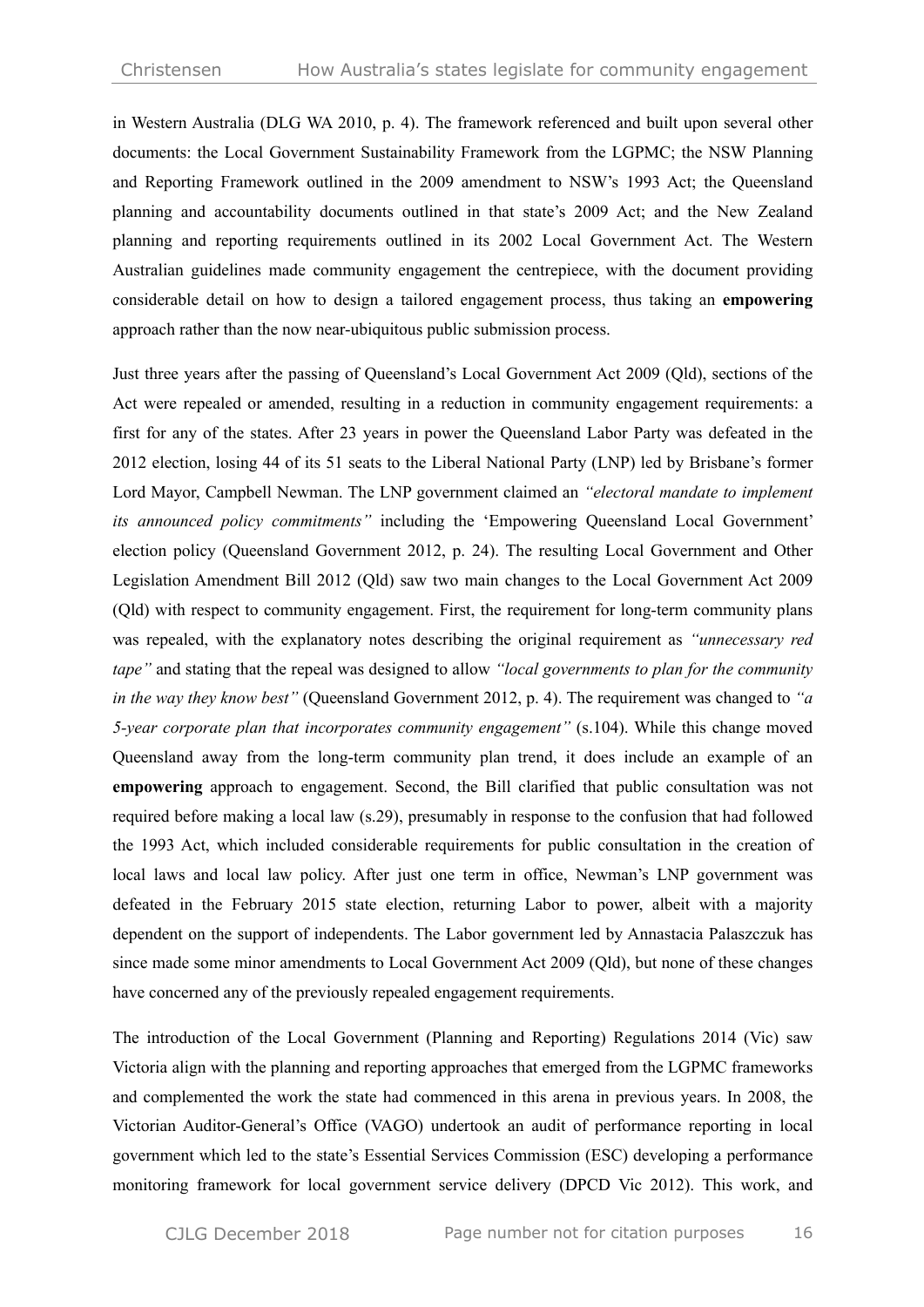further work by VAGO, resulted in the introduction of planning and reporting regulations which, along with the accompanying *Better Practice Guide 2014–2015: Performance Reporting Framework Indicator Workbook* (DTPLI Vic 2014), prominently feature community engagement. The regulations require councils to report on the status of their community engagement policy as well as community engagement guidelines *"to assist staff to determine when and how to engage with the community"* (Sch. 1). They also incorporate the reporting of community satisfaction scores on the *"consultation and engagement efforts of council"* (Sch. 2). The scores from this rating and others from the framework are available online so that citizens can compare the performance of Victorian councils. While the regulations do not specifically require community engagement policies and guidelines, they do communicate to Victorian local governments that community engagement is a state priority, and which documents are expected to be in place to facilitate this. The regulations and guidelines were followed in January 2015 by VAGO's release of the *Public Participation in Government Decisionmaking Better Practice Guide*. Aimed at state and local governments, the guide provides a framework and principles aimed at improving practice, given the focus on community engagement in performance audits going forward (VAGO 2015, p. 1). This framework was used by VAGO to conduct audits of six Victorian councils. The recommendations arising from these audits, aimed at all Victorian councils, were: the need to assess policies and resources against the International Association for Public Participation model; that reporting and evaluation activities be incorporated into activities; and that comprehensive plans and outcomes be recorded (VAGO 2017, p. xii). These regulations and guides thus represented a change of direction for the state, in enhancing the community engagement practices of local governments beyond the **prescriptive** Section 223 public submission processes.

#### *Mid-2010s to today: more reforms and changing landscapes as the wheel spins faster*

The local government acts of the states stayed in place for an average of 48 years during the twentieth century; however, in the twenty-first century the landscape has become peppered with reforms, as well as new approaches to local democracy and local government community engagement practices. In South Australia, experiments in democracy continued against the backdrop of a long history of partnership between the state and local governments, fostered by a series of agreements dating from 1990, 1994, 2004 and 2011. The 'Better Together' programme, led by 2011 elected Labor Premier Jay Weatherill, sought to improve the state government's engagement practices with local government. The 'Reforming Democracy' strategy (South Australian Government 2015) set the bold vision of making the state a leader in democratic reform. In March 2018, South Australia elected Liberal Premier Steven Marshall and while there is evidence that the 'Better Together' programme will continue, it is unclear if the government intends to make changes.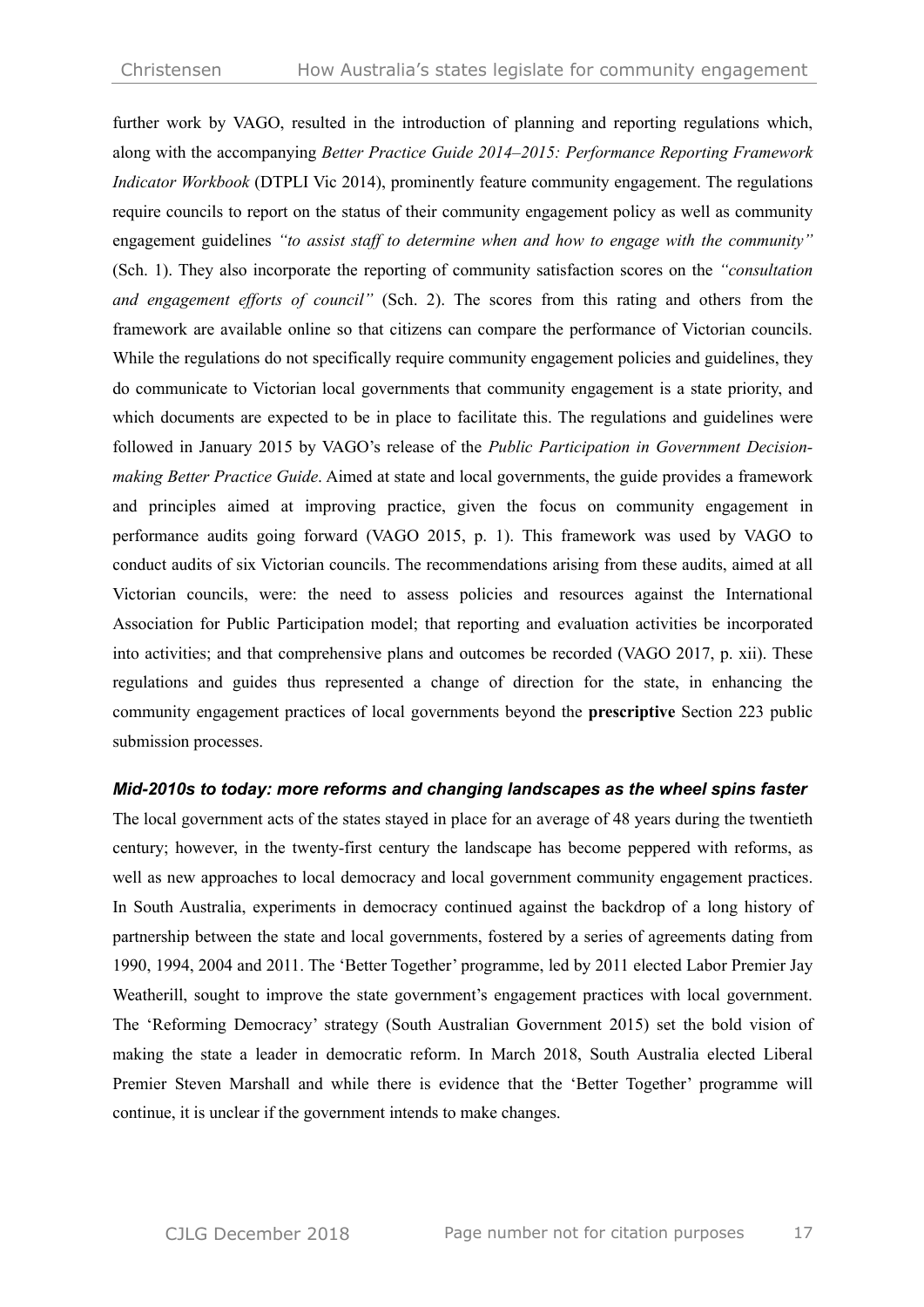In 2013 the O'Farrell Liberal New South Wales Government attempted an update of its planning legislation from 1979 with the release of a White Paper (NSW Government 2013a) on planning reform and the introduction of the Planning Bill 2013 (NSW). The Bill, like many planning statutes made considerable mention of *"community participation"* however the Bill failed to pass and is considered lapsed. Meanwhile in Queensland, the state turned its focus to planning matters with the passing of Planning Act 2016 (Qld). The Act and its associated instruments, such as Planning Regulation 2017 (Qld), now require planning legislation to include public consultation by local governments in a way that is **aspirational** and **prescriptive**, although not overly extensive.

In Victoria, the Andrews Labor government commenced a review of the Local Government Act 1989 (Vic), and released a discussion paper (DELWP Vic 2015b) and response (DELWP Vic 2016). The discussion paper cites *"frustration about levels of engagement with communities by councils about key decisions"* (2015b, p. 15) as an area to be addressed, and notes that approaches to consultation are inconsistent across the sector and that councils face criticism and leave themselves open to legal challenges to their decisions when they do not engage adequately (DELWP Vic 2015b, p. 52). The response paper, or 'reform directions' paper preceding consultation made strong reference to councils needing to use deliberative community engagement. <sup>3</sup> This is an interesting development, as deliberative community engagement methods are a group of engagement methods based on the theory of deliberative democracy and are generally considered to be more resource intensive than traditional engagement methods. Deliberative community engagement has been omitted in the Local Government Bill Exposure Draft 2018 (Vic), presumably in response to feedback from councils. The Bill includes five **aspirational** community engagement principles. These principles are more substantial than those previously seen in the acts, which typically outlined the importance of engagement. The principles in the Bill specifically address how the engagement should be supported and enabled and include: the need for a clearly defined objective and scope; the need for timely information for participants; the need for participants to be representative of those affected; the right for participants to have support to enable participation; and the need for participants to be informed of how their participation influenced the decision. The bill is ultimately **empowering** in its approach as it calls for a community engagement policy to be developed and followed, without many exact stipulations of when this should be. At the time of publication, the Bill was waiting to be passed by the newly re-elected Andrews government.

The other states are also dealing with amalgamations and reforms, or the fall out of these, the most topical at the time of publication being those in New South Wales, led by the Liberal government.<sup>4</sup>

<sup>&</sup>lt;sup>3</sup> In the paper, 31 of 40 mentions of 'community engagement' have the word 'deliberative' directly preceding.

<sup>4</sup> Upon Barry O'Farrell's resignation in 2014, Mike Baird was elected parliamentary leader. Baird won the 2015 election but resigned in January 2017. He was replaced by Gladys Berejiklian. A state election is due in March 2019.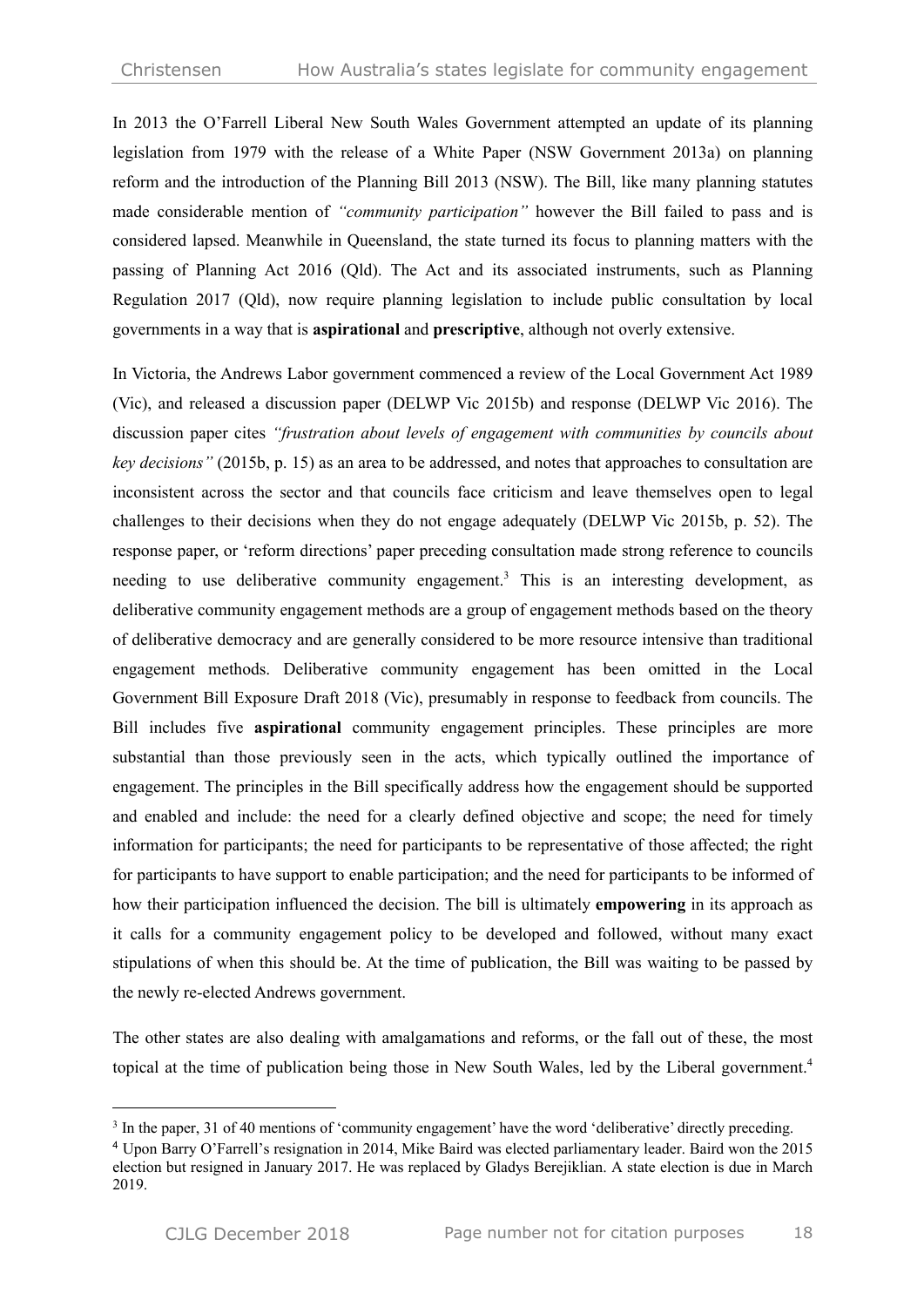With the failure of the Planning Bill 2013 (NSW), the Environmental Planning and Assessment Amendment Act 2017 (NSW) was passed which has seen the 1979 Act overhauled considerably. The act now requires planning authorities, inclusive of local governments, to produce Community Participation Plans (CPPs). CPPs are to outline when and how authorities will engage on their various planning functions. They include minimum requirements inclusive of public displays and submissions, making them an example of a **hedging** approach.

In Tasmania in 2014, the Labor government of 16 years was ousted and Liberal Premier, Will Hodgman was elected. He made early mention of inviting councils to consider amalgamations and resource-sharing. In 2016 a media release from the Department of Premier and Cabinet, Tasmania (2016a) declared a *"targeted review of the Local Government Act 1993"* in response to *"current community concern over how some councils are managing their affairs".* A discussion paper was released (Tasmanian Government 2016b), followed by a consultation feedback report (Tasmanian Government 2016c). Ultimately, a new act was not developed and in its place was the Local Government Amendment (Targeted Review) Act 2017. Despite the mention of community engagement in the discussion paper and consultation feedback report, however, there is no reference to it in the Amendment Act. The Hodgman government was re-elected in March 2018 and in June of that year, it was announced, once again, that a review of the Local Government Act 1993 would be undertaken. At the time of publication, a terms of reference had been confirmed and discussion paper imminent.

In Western Australia, the reform programme commenced in 2009 was put on hold by the Barnett government in 2015, presumably in response to the negative reception of the 2014 announcement to reduce the number of Perth councils from 30 to 16 (O'Connor 2015). The Labor McGowan government elected in March 2017 announced a review of the Local Government Act 1995 (WA) and at the time of publication consultation had commenced by way of discussion papers and surveys around nine key reform areas, including community engagement. Regardless of the changeable climate for local governments in all states and the Northern Territory, it can be said that community engagement is an increasingly key feature of the legislation, even though the approaches to it vary.

#### *Comparative observations and discussion*

The foregoing account of the development of community engagement legislation leads to a number of observations. First is the overall trajectory of the local government acts. As a general rule, each of the states and the Northern Territory have followed the same four main developmental stages which align with the typology presented and are summarised in Figure 2. The first stage saw the introduction of **prescriptive** public submission requirements, with all states incorporating this requirement between 1989 and 1999. The second stage was the introduction of **aspirational** declarations of community engagement as a key principle, either in the preamble, purpose, intent or principles of the acts. These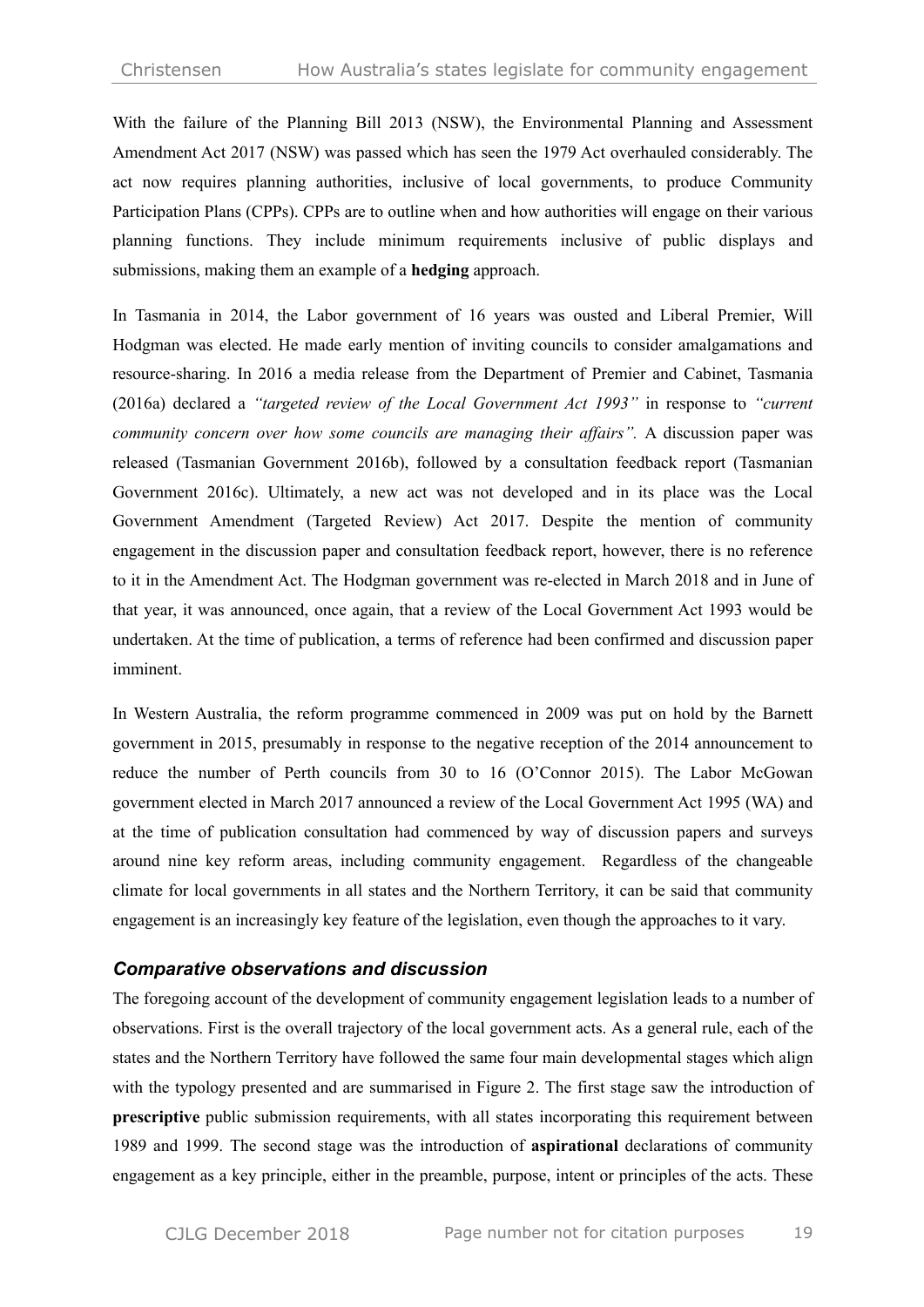declarations were made in all the acts between 1993 and 1999. The third **empowering** stage allowed for local governments to choose their own methodologies, through development of their own engagement programmes or the following of their own engagement policies. Tasmania and the Northern Territory were the first in this regard in 1993 and South Australia and Victoria followed in 1999, although Victoria's stipulation exists in the regulation, rather than the Act. New South Wales and Queensland followed in 2009 and Western Australia in 2011. The most recent approach, which has thus far only emerged in South Australia and New South Wales is the **hedging** approach, where state governments have stipulated a specific methodology (prescriptive) to be used in combination with a non-stipulated methodology (**empowering**): an approach which seems indicative of trying to ensure state-wide standards while at the same time attempting to give local governments autonomy.





Source: Local Government Acts

The use of regulations and guidelines rather than parliamentary acts highlights another important observation: that of the preferred legislative instrument. The passing of parliamentary acts is an involved and lengthy process in all states and, while the process of passing subordinate legislation such as regulations and guidelines does vary, it is a faster and simpler one where amendments can often be made by the executive branch rather than by parliament. The author does not draw any inferences from this practice, but simply notes that it provides a potential pathway for policy-makers to effect quicker and more responsive adjustments – in all policy areas, not just community engagement.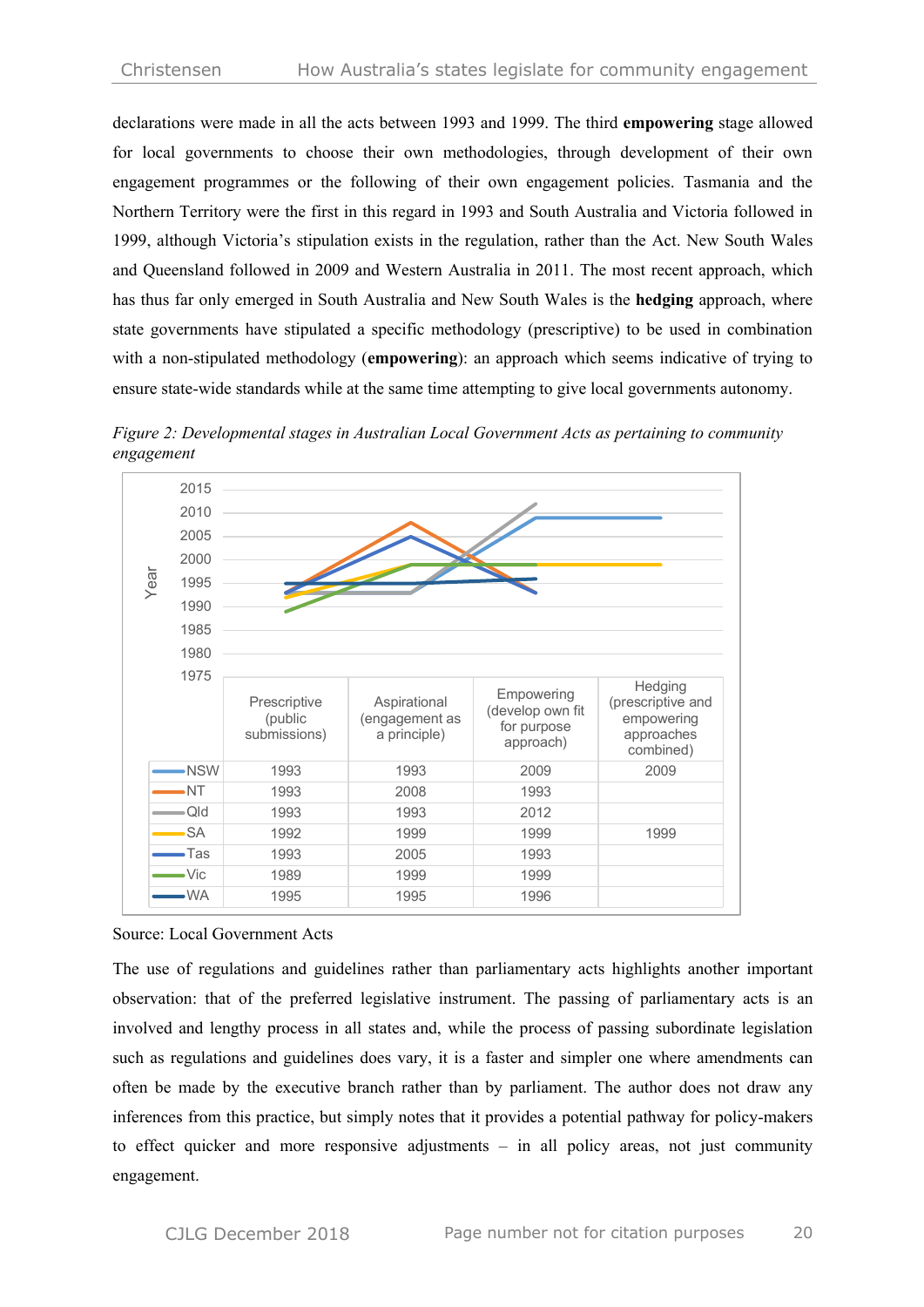In the same vein, it would appear that planning legislation often serves as the catalyst for legislating greater involvement of communities in local decision-making. In several states planning legislation and its engagement requirements preceded the local government acts. This was first seen in New South Wales, with its Environment and Planning Assessment Act 1979 (NSW), which featured the first occurrence of public submission requirements. Other examples include the Planning and Environment Act 1987 (Vic), which introduced engagement requirements prior to the Local Government Act 1989 (Vic), and the Local Government (Planning and Environment) Act 1990 (Qld), which preceded the Local Government Act 1993 (Qld). Without further research it is difficult to ascertain whether the prioritisation of the community engagement requirements in planning legislation is the result of a more progressive, or merely a more political approach by land use policymakers; nevertheless, it is an important and relevant trend.

#### **Issues and challenges**

These comparisons provide an overview of how legislated community engagement has developed; they also raise a number of issues. The first is nomenclature and definitions. This paper has given preference to the term 'community engagement' due to its increasing use in the Australian local government sector; however, it is not reflective of the legislation, which presents a more complex picture. In the current versions of the local government acts, reference is made to 'community engagement', 'public consultation', 'community consultation', 'community participation', 'consultation' and 'participation'.



*Figure 3: Community engagement terminology in Australia's Local Government Acts*

As Figure 3 illustrates, some jurisdictions, such as the Northern Territory, Tasmania and Western Australia, use one consistent term; the other states use two, three, or  $-$  in the case of Victoria – four.

Source: Local Government Acts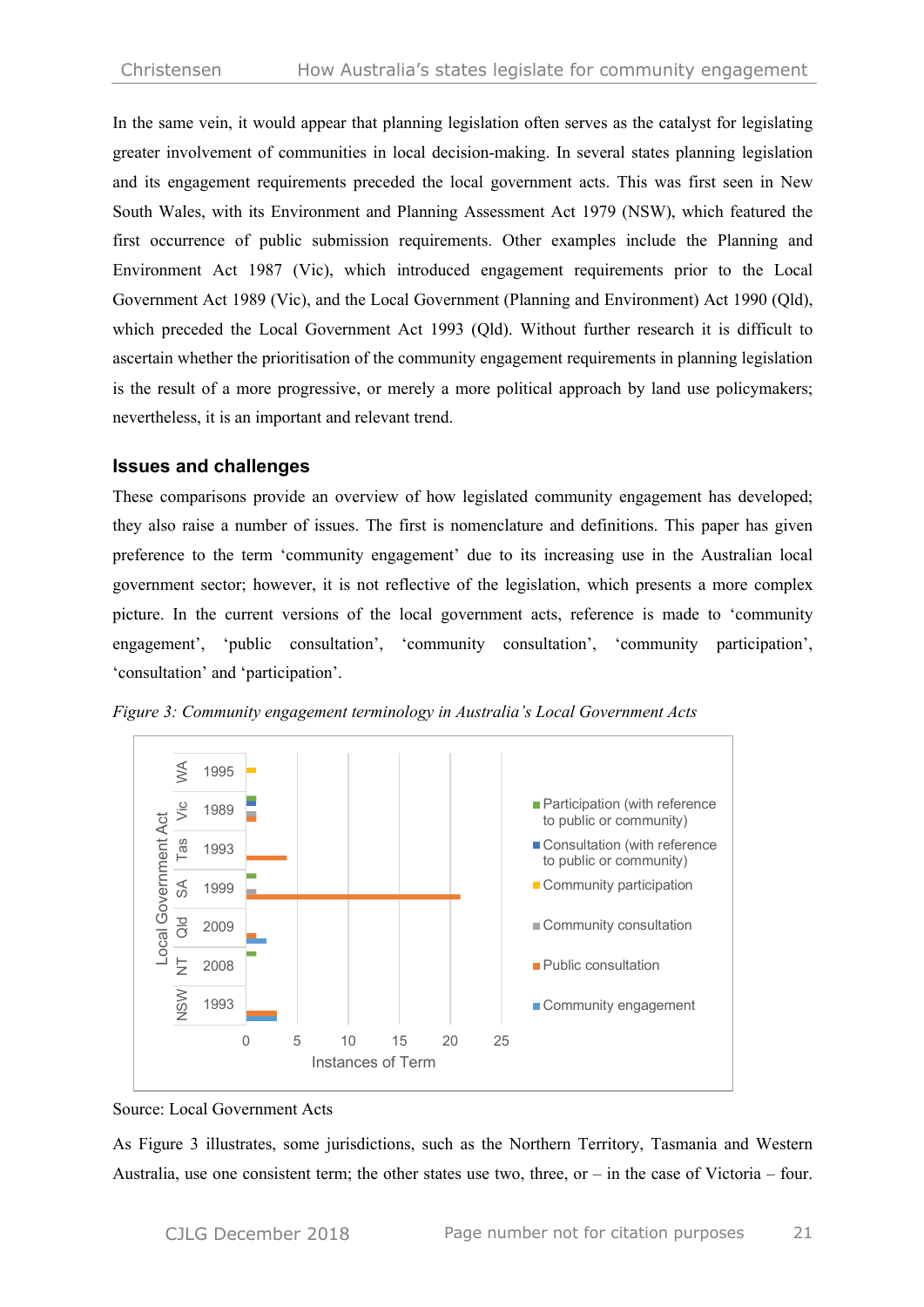Some of this inconsistency is the result of amendments to the acts. For instance, in New South Wales, 'community engagement' has been used in recent amendments whereas 'public consultation' was used when the Local Government Act 1993 (NSW) was passed. The fact remains that none of the present, nor superseded acts have presented a definition for any of these terms. While it appears that the terms are used interchangeably, definitions and/or consistency would be of great assistance to those attempting to interpret the acts.



*Figure 4: Public submission versus non-stipulated methods in core Australian Local Government Acts*

#### Source: Local Government Acts

The second issue is the prevalence of prescriptive methods, in particular public submissions, in the current acts. Their use in the acts has grown and, as Figure 4 illustrates, has become so pervasive that they are the prescribed methods in just over two-thirds of all junctures that stipulate engagement be undertaken. This is of concern, as research shows that effective engagement is designed to meet a purpose, rather than being forced to conform to a methodology, and that to prescribe a methodology risks the integrity of the process and increases the likelihood of being tokenistic (Arnstein 1969; Cameron and Grant-Smith 2014; Cameron and Johnson 2006; Head 2007). In his discussion of public participation laws in the USA, Leighninger (2014) argues that outdated public participation laws, such as public meetings, perpetuate discord between communities and government and are examples of *"small-minded participation"*. Leighninger (2014) from the United States cites the resource 'Making Public Participation Legal' (Working Group on Legal Frameworks for Public Participation 2013) as an example of how to help public policymakers understand the limitations of prescriptive methods and develop alternative ideas to deliver more meaningful engagement. This argument is mirrored in the review by Bryson et al. (2013) of over 250 articles and books on the same topic. The review provides evidence-based guidelines for planning engagement processes that articulate the importance of assessing both contextual factors and the purpose of the engagement as necessary and precursory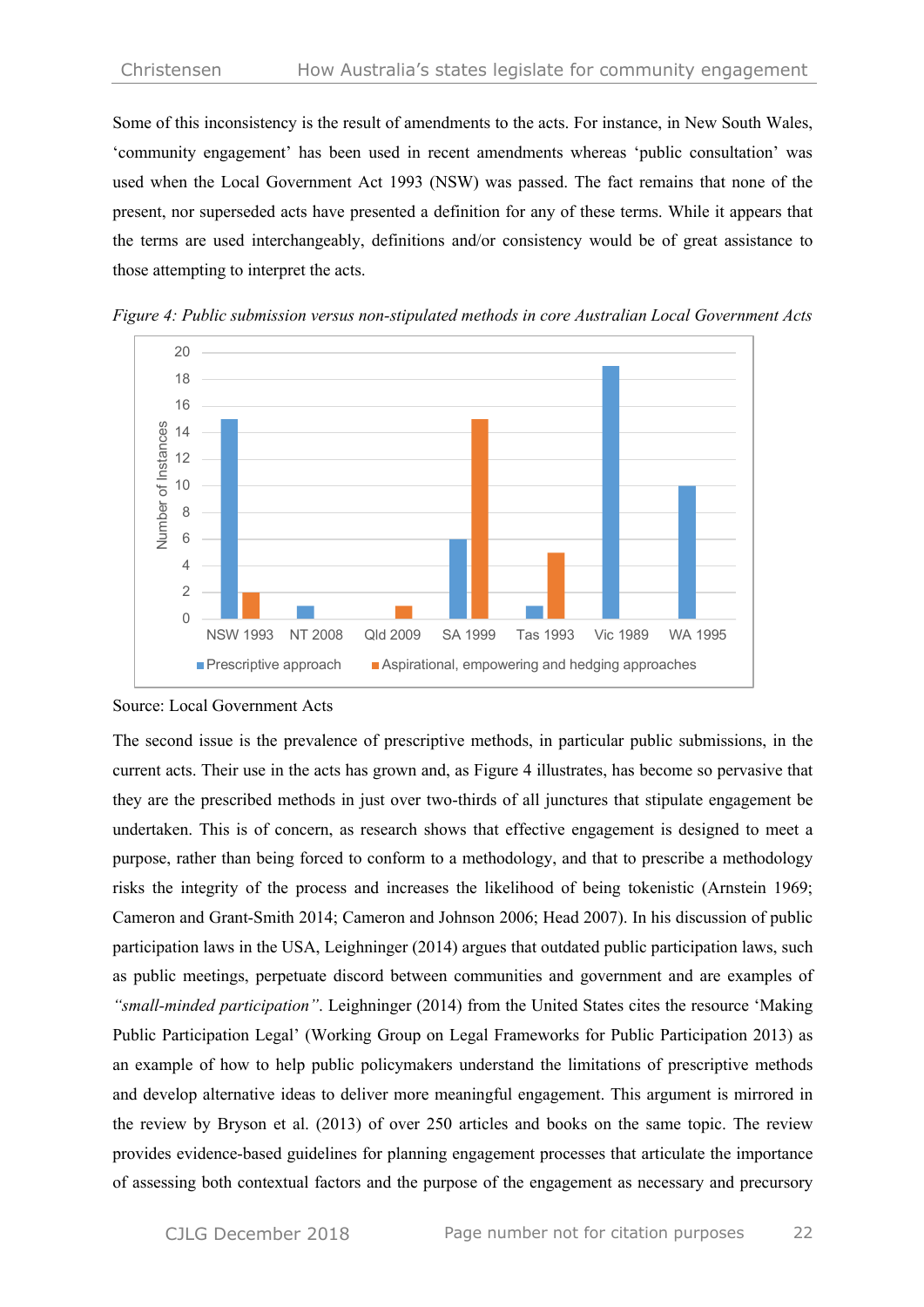steps to identifying a suitable method for engagement. The alternative to these **prescriptive** methods is to utilise **empowering** approaches, which will not only improve the quality of engagement between local governments and their communities, but are also likely to improve the relationship between state and local governments.

Finally, it is also difficult to know exactly how the legislative requirements are being interpreted. Are councils taking them as minimum or maximum requirements? For example, are they undertaking just the prescribed requirement for public submission, or are they incorporating additional engagement activities in an attempt to provide a more robust and meaningful engagement opportunity? This is an area of enquiry which merits further study.

#### **Conclusion**

This paper has provided an overview of both historic and current legislative requirements for community engagement by local governments. The course of development originated with the stipulation of **prescriptive** public submissions, followed by a stage of making **aspirational** legislative statements. In more recent years there has been experimentation with both **empowering** approaches, in which councils are granted permission to design their own engagement strategies, and alternatively a more conservative **hedging** approach, where **prescriptive** and **empowering** approaches are combined. There has also been a broadening of the scope of community engagement, with the more recent requirements focusing on community strategic plans and, in some instances, budgets. Notably, however, the original **prescriptive** approach remains dominant in nearly half of states. Reflecting on this, questions remain: Which approach is the most effective? What will the future trajectory look like? The most likely answer to the first question is that it depends entirely on what the states are trying to achieve. As discussed earlier, the motivations of the states at their most virtuous can be to foster local democracy and ensure accountability, but at their least virtuous may be merely to ingratiate themselves with communities to lessen the perceived negative impacts of various reform programmes.

Legislating participatory democracy can and should be an opportunity for councils and communities. Currently, however, the opportunity in Australia is limited by a dominance of **prescriptive** and dated methods, which are often counter-productive of what is, assumedly, their original aim. As for what the future may hold, the **hedging** approach first used by South Australia and later adopted by New South Wales may continue to prove popular, as it is likely to be perceived as a way for the states to give some independence to local governments while maintaining a degree of control. It can also be expected that the **aspirational** overtones are likely to persist. The most interesting development, in the author's view, will be to see whether state-level policymakers accept the growing body of evidence that purpose-driven (**empowering)** engagement is more effective than method-driven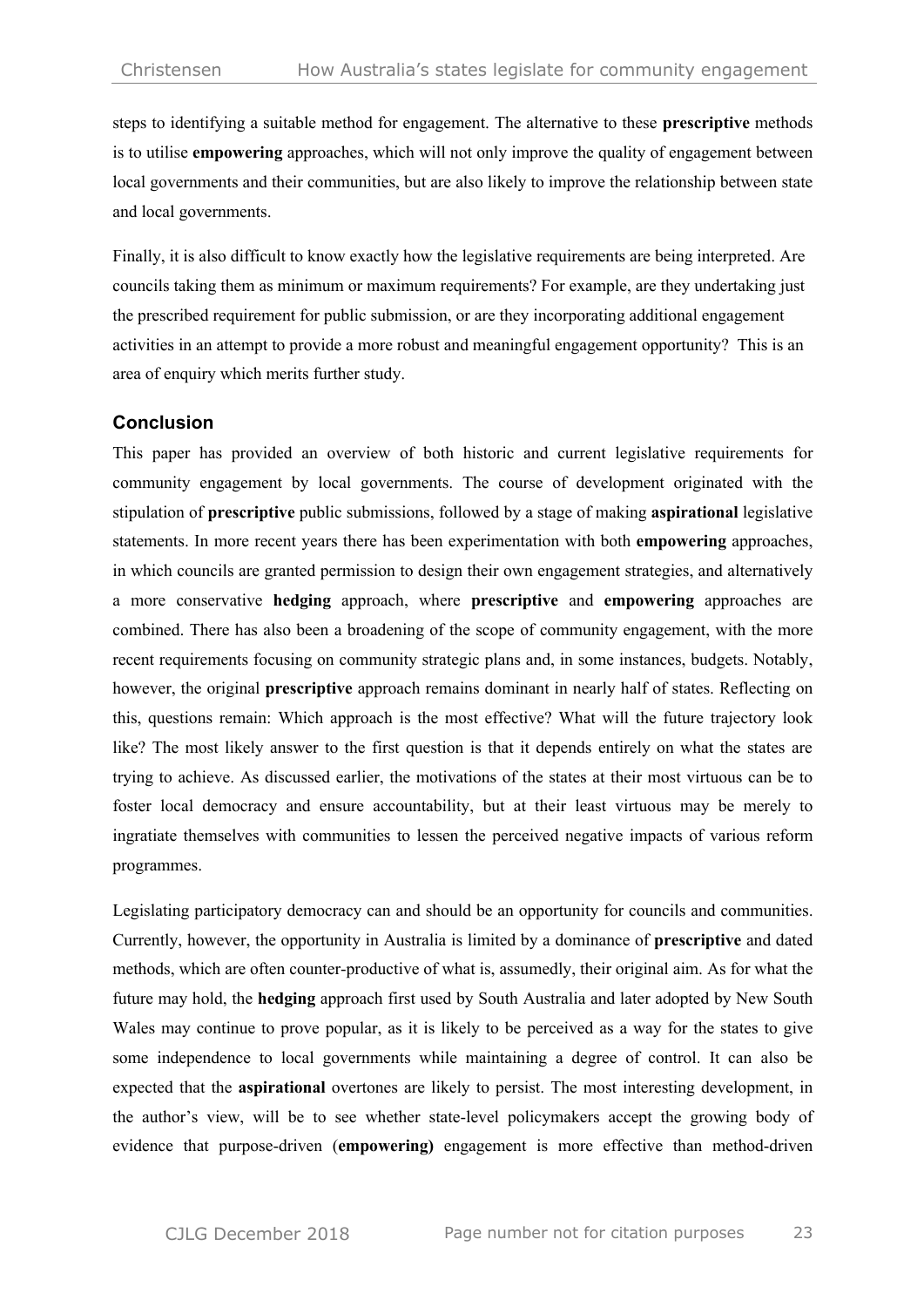(**prescriptive)** engagement. It is hoped that the typology presented in this paper can assist with this decision.

#### **Declaration of conflicting interest**

The author declared no potential conflicts of interest with respect to the research, authorship, and/or publication of this article.

# **Funding**

The author received no financial support for the research, authorship, and/or publication of this article.

#### **References**

- Arnstein, S.R. (1969) A ladder of citizen participation. *Journal of the American Institute of Planners*, 35 (4), 216–224. https://doi.org/10.1080/01944366908977225
- Aulich, C. (1999) From convergence to divergence: Reforming Australian local government. *Australian Journal of Public Administration,* 58 (2), 12–23. https://doi.org/10.1111/1467-8500.00101
- Aulich, C. (2005) Australia: Still a tale of Cinderella? In: Denters, B. and Rose, L.E. (eds.) *Comparing local governance: Trends and developments* (pp. 193–210). Basingstoke: Palgrave MacMillan. https://doi.org/10.1007/978-0-230-21242-8\_12
- Aulich, C. (2009) From citizen participation to participatory governance in Australian local government. *Commonwealth Journal of Local Governance*, 2, 44–60. https://doi.org/10.5130/cjlg.v0i2.1007
- Aulich, C. (2015) Recognising the local government sector. In: Dollery, B. and Tiley, I. (eds.) *Perspectives on Australian local government reform* (pp. 162–175). Sydney: Federation Press.
- Aulich, C. and Pietsch, R. (2002) Left on the shelf: Local government and the Australian constitution. *Australian Journal of Public Administration*, 61 (4), 14–23. https://doi.org/10.1111/1467-8500.00296
- Australian Government. (1978) *Northern Territory (Self-Government) Act 1978.* Available at: http://www.austlii.edu.au/au/legis/cth/consol\_act/nta1978425/ [Accessed 16 October 2017].
- Bell, S. and Hindmoor, A. (2009) *Rethinking governance: The centrality of the state in modern society*. Cambridge, UK: Cambridge University Press. https://doi.org/10.1017/CBO9780511814617
- Bishop, P. and Davis, G. (2002) Mapping public participation in policy choices. *Journal of Public Administration*, 61 (1), 14–29. https://doi.org/10.1111/1467-8500.00255
- Brackertz, N. (2013) Political actor or policy instrument? Governance challenges in Australian local government. *Commonwealth Journal of Local Governance,* (12), 3–19. https://doi.org/10.5130/cjlg.v12i0.3261
- Bryson, J.M., Quick, K.S., Slotterback, C.S. and Crosby, B.C. (2013) Designing public participation processes. *Public Administration Review*, 73 (1), 23–34. https://doi.org/10.1111/j.1540-6210.2012.02678.x
- Cameron, J. and Grant-Smith, D. (2014) Putting people in planning: Participatory democracy, inclusion and power. In: Byrne, J., Sipe, N. and Dodson, J. (eds.) *Australian environmental planning: Challenges & future prospects* (pp. 197–205). Abingdon, Oxon: Routledge.
- Cameron, J. and Johnson, A. (2006) *Planning public involvement: A step-by-step guide.* Urban Research Programme Practice & Policy Paper No. 1, Griffith University. Available at: http://hdl.handle.net/10072/12661 [Accessed 14 May 2018].
- Collier, D., LaPorte, J. and Seawright, J. (2008) Typologies: Forming concepts and creating categorical variables. In: Box-Steffensmeier, J.M., Brady, H.E. and Collier, D. (eds.) *Oxford handbook of political methodology* (pp. 217–232). Oxford: Oxford University Press.
- Collier, D., LaPorte, J. and Seawright, J. (2012) Putting typologies to work: Concept formation, measurement, and analytic rigor. *Political Research Quarterly*, 65 (1), 217–232. https://doi.org/10.1177/1065912912437162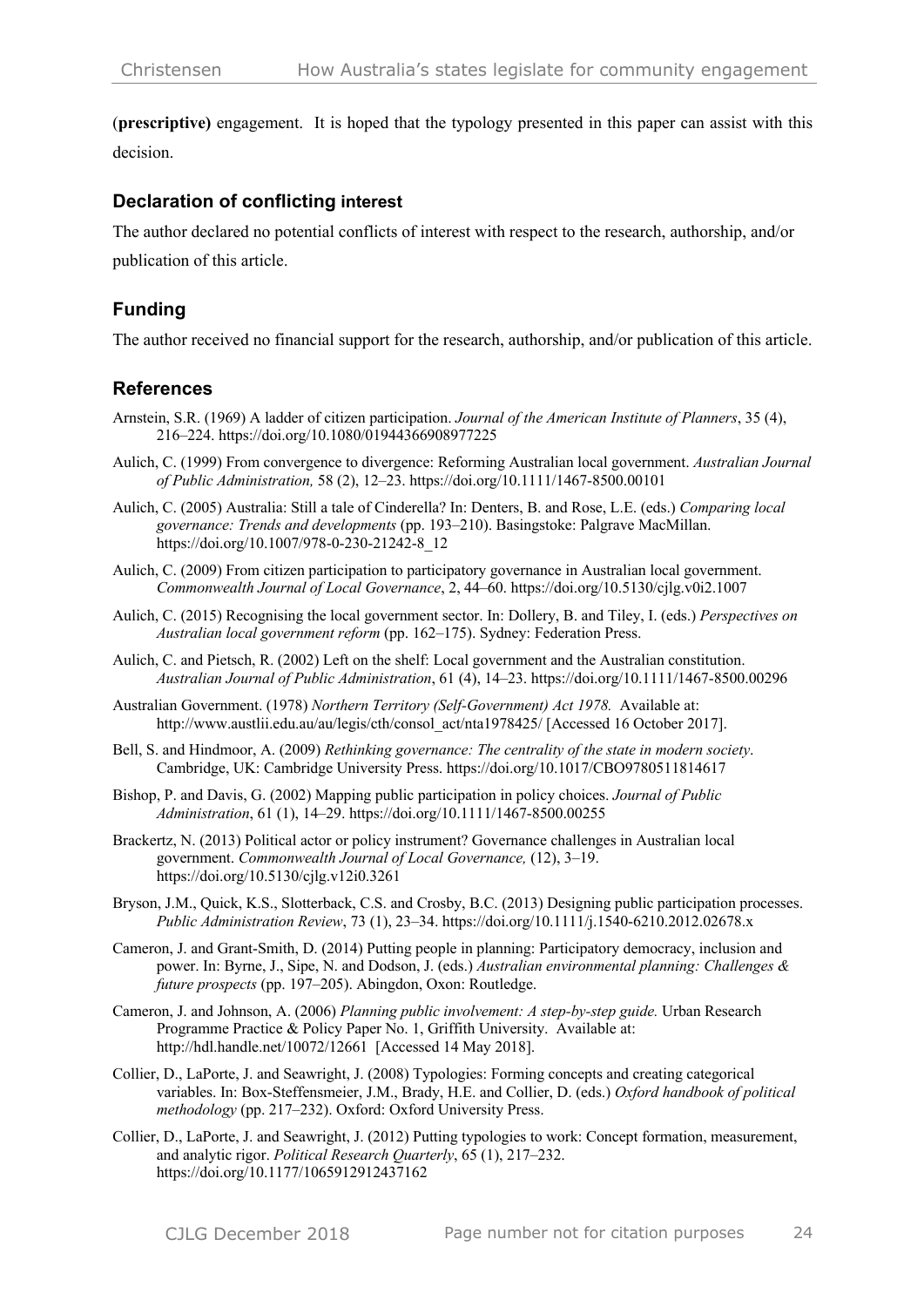- Dallinger, D. (2009) *Local government in the Australian Federation*. (No. 07-2009) CLG Working Paper Series. Armidale, New England: UNE Centre for Local Government.
- Department of Environment, Land, Water & Planning Victoria (DELWP Vic). (2015a) *Local Government Act review – background paper 2 History of 1989 Act*. Available at: http://www.yourcouncilyourcommunity.vic.gov.au/16855/documents/35857 [Accessed 16 October 2017].
- Department of Environment, Land, Water & Planning Victoria (DELWP Vic). (2015b) *Review of the Local Government Act 1989*. East Melbourne: State of Victoria.
- Department of Environment, Land, Water and Planning Victoria (DELWP Vic). (2016) *Act for the future: Direction for a new Local Government Act.* Available at: http://www.yourcouncilyourcommunity.vic.gov.au/16888/documents/37297 [Accessed 12 October 2017].
- Department of Local Government Western Australia (DLG WA). (2010) *Integrated planning and reporting framework and guidelines*. Available at: https://www.dlgsc.wa.gov.au/resources/publications/Publications/Integrated%20Planning%20and%20Re porting%20(IPR)%20-%20Framework%20and%20Guidelines%20- %20A%20Short%20Guide/IPR\_StrategicPlanningFramework\_ShortGuide.pdf [Accessed 25 November

2018].

- Department of Planning and Community Development Victoria (DPCD Vic). (2012) *Local government performance reporting framework: Directions paper.* Available at: https://www.localgovernment.vic.gov.au/\_\_data/assets/pdf\_file/0022/47551/Directions\_Paper\_- Local Government Performance Reporting Framework December 2012.pdf [Accessed 16 October 2017].
- Department of Premier and Cabinet (DCP Vic). (2005) *A fairer Victoria: Creating opportunity and addressing disadvantage*. Melbourne: Department of Premier and Cabinet.
- Department of Transport, Planning and Local Infrastructure, Victorian Government (DTPLI Vic). (2014) *Local government better practice guide 2014–2015 performance reporting framework indicator workbook*. Melbourne: Local Government Victoria.
- Division of Local Government, Department of Premier and Cabinet NSW (DLG NSW). (2013) *Integrated planning and reporting manual for local government in NSW: Planning a sustainable future.* Available at: https://www.olg.nsw.gov.au/sites/default/files/Intergrated-Planning-and-Reporting-Manual-March-2013.pdf [Accessed 16 October 2017].
- Dollery, B., O'Keefe, S. and Crase, L. (2009) State oversight models for Australian local government. *Economic Papers*, 28 (4), 279–290. https://doi.org/10.1111/j.1759-3441.2010.00047.x
- Fung, A. (2015). Putting the public back into governance: The challenges of citizen participation and its future. *Public Administration Review*, 75 (4), 513–522. https://doi.org/10.1111/puar.12361
- Grant, B., Dollery, B.E. and Kortt, M. (2011) *Australian local government and community engagement: Are all our community engagement plans the same? Does it matter?* (Working Paper Series 05-2011). Armidale, New England: Centre for Local Government, University of New England.
- Grant, B., Dollery, B. and van der Westhuizen, G. (2012) Locally constructed regionalism: The City of Greater Geraldton, Western Australia. *Public Policy*, 7 (1), 79–96.
- Grant, B. and Drew, J. (2017) *Local government in Australia: History, theory and public policy*. Singapore: Springer. https://doi.org/10.1007/978-981-10-3867-9
- Grant, B., Ryan, R. and Kelly, A. (2016) The Australian Government's 'White Paper on reform of the federation' and the future of Australian local government. *International Journal of Public Administration,* 39 (10), 707–717. https://doi.org/10.1080/01900692.2015.1004088
- Halligan, J. and Wettenhall, R. (1989) The evolution of local governments. In: *The Australian local government handbook* (pp. 77–87). Canberra: Australian Government Publishing Service.
- Hawker Report [House of Representatives Standing Committee on Economics Finance and Public Administration]. (2003) *Rates and taxes: A fair share for responsible local government.* Canberra: Commonwealth of Australia.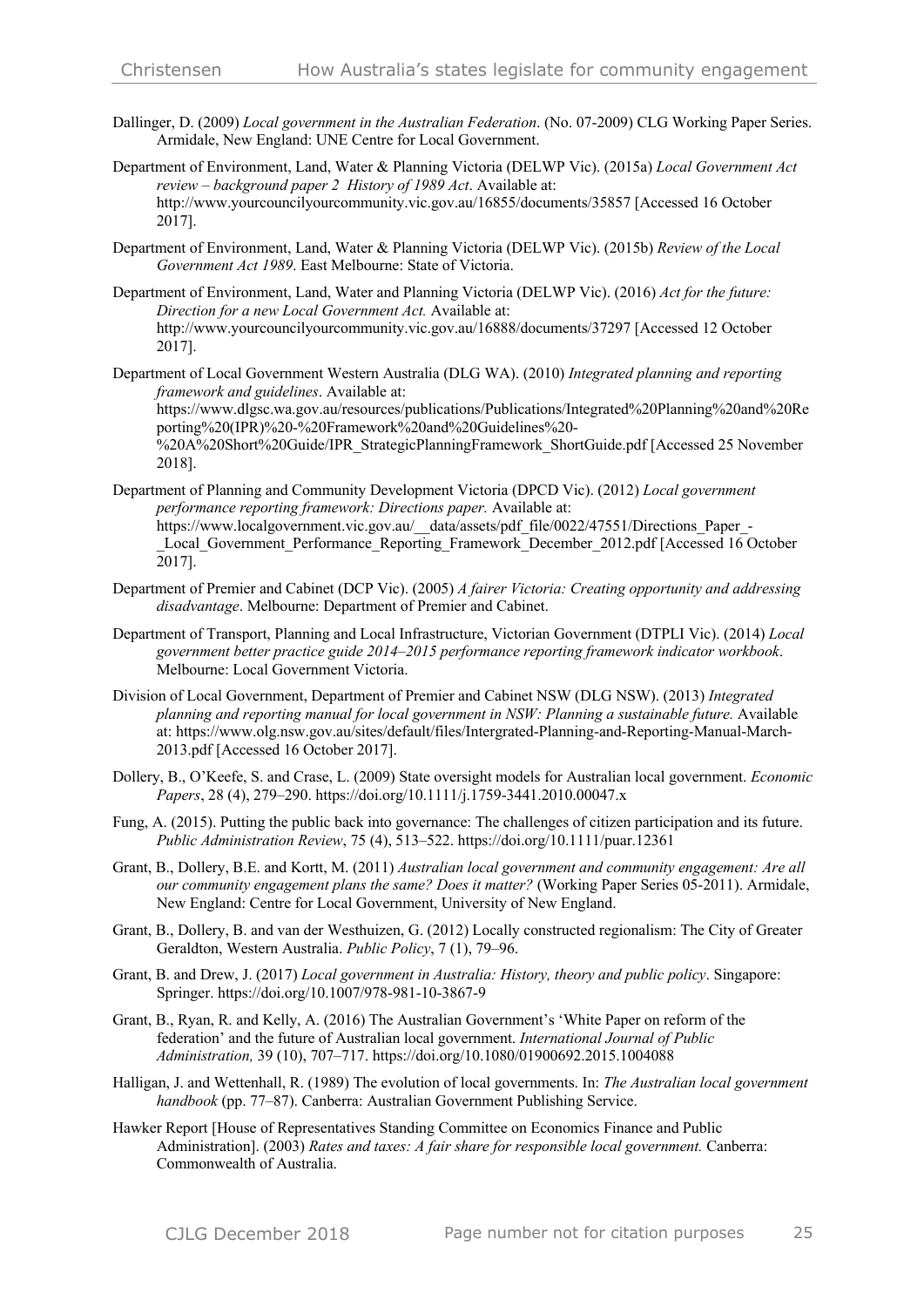- Head, B.W. (2007) Community engagement: Participation on whose terms? *Australian Journal of Political Science*, 42 (3), 441–454. https://doi.org/10.1080/10361140701513570
- Head, B.W. (2011) Australian experience: Civic engagement as symbol and substance. *Public Administration and Development*, 31 (2), 102–112. https://doi.org/10.1002/pad.599
- Herriman, J. (2011) *Local government and community engagement in Australia.* Working Paper No. 5, Sydney: Australian Centre of Excellence for Local Government, University of Technology Sydney.
- International Association of Public Participation (IAP2). (n.d.) *About IAP2 – International Association for Public Participation*. Available at: http://www.iap2.org/?page=A3 [Accessed 16 October 2017].
- Kelly, A.H. (2011) The development of local government in Australia, focusing on NSW: *From road builder to planning agency to servant of the state government and developmentalism*. Presented at the World Planning Schools Congress, Perth.
- Kluge, S. (2000) Empirically grounded construction of types and typologies in qualitative social research. *Forum, Qualitative Social Research,* 1 (1). Available at: http://www.qualitativeresearch.net/index.php/fqs/article/view/1124/2499 [Accessed 12 May 2018].
- Leighninger, M. (2014) Want to increase trust in government? Update our public participation laws. *Public Administration Review*, 74 (3), 305–306. https://doi.org/10.1111/puar.12208
- Local Government Professionals Corporate Planning Network (LG Pro). (2008) *Embedding community priorities into council planning. Guidelines for the integration of community and council planning*. Available at: http://www.chs.ubc.ca/archives/files/Embedding-Community-Values-Council-Planning.pdf [Accessed 16 October 2017].
- Marshall, N. (1998) Reforming Australian local government: Efficiency, consolidation and the question of governance. *International Review of Administrative Sciences,* 64, 643–662. https://doi.org/10.1177/002085239806400407
- Marshall, N. and Sproats, K. (2000) Using strategic management practices to promote participatory democracy in Australian local government. *Urban Policy and Research*, 18 (4), 495–514. https://doi.org/10.1080/08111140008727853
- Marshall, N., Witherby, A. and Dollery, B. (1999) Management, markets and democracy: Australian local government reform in the 1990s. *Local Government Studies*, 25 (3), 34–57. https://doi.org/10.1080/03003939908433956
- Ministerial Advisory Committee for Victorian Communities (MACVC). (2006) *Strong communities: Ways forward.* Available at: https://www.ourcommunity.com.au/files/WaysForward\_FullReport.pdf [Accessed 16 October 2017].
- New South Wales Government. (1919) *Local Government Act 1919 (NSW).* Available at: http://www.austlii.edu.au/au/legis/nsw/num\_act/lga1919n41209.pdf [Accessed 16 October 2017].
- New South Wales Government. (1979) *Environmental Planning and Assessment Act 1979 (NSW*). Available at: http://www.austlii.edu.au/au/legis/nsw/consol\_act/epaaa1979389/ [Accessed 16 October 2017].
- New South Wales Government. (1993) *Local Government Act 1993 (NSW).* Available at: https://www.legislation.nsw.gov.au/~/view/act/1993/30 [Accessed 16 October 2017].
- New South Wales Government. (2009) *Local Government Amendment (Planning and Reporting) Act 2009 (NSW).* Available at: http://www5.austlii.edu.au/au/legis/nsw/num\_act/lgaara2009n67497.pdf [Accessed 16 October 2017].
- New South Wales Government. (2013a) *A new planning system for NSW: White Paper*. Available at: https://majorprojects.accelo.com/public/50e8717a9968716223532455eb67e51e/White-Paper-fulldocument.pdf [Accessed 4 December 2018]
- New South Wales Government. (2013b) *Planning Bill 2013 (NSW)*. Available at: https://www.legislation.nsw.gov.au/bills/f779d670-218a-606a-a98d-8874159f0807 [Accessed 16 October 2017].
- New South Wales Government. (2017) *Environmental Planning and Assessment Amendment Act 2017 (NSW).* Available at: https://www.legislation.nsw.gov.au/acts/2017-60.pdf [Accessed 25 November 2018].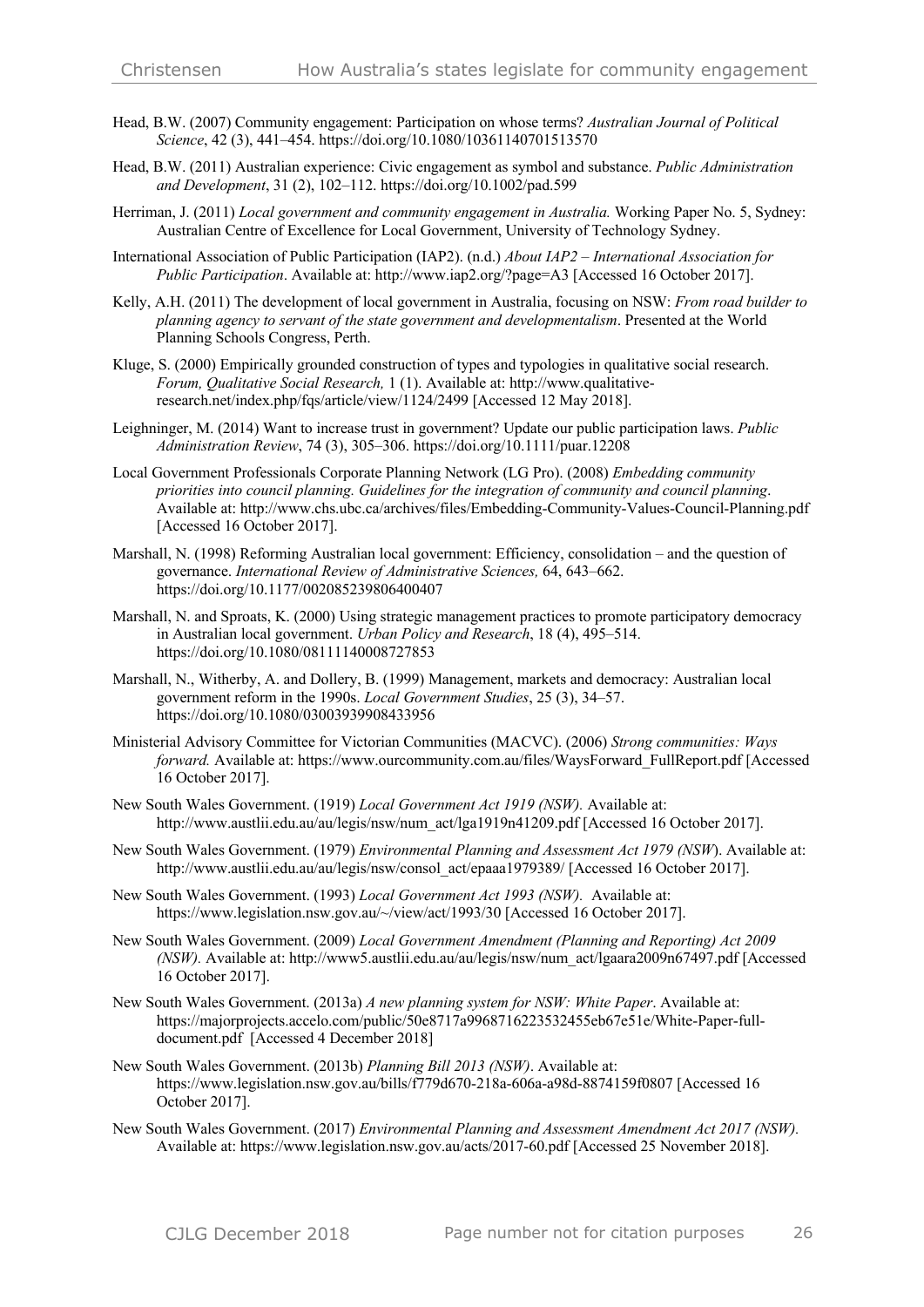- Northern Territory Government. (1978) *Local Government Act 1978 (NT).* Available at: http://foundingdocs.gov.au/resources/transcripts/nt9\_doc\_1978a.pdf [Accessed 16 October 2017].
- Northern Territory Government. (1993) *Local Government Act 1993 (NT).* Available at: https://legislation.nt.gov.au/api/sitecore/Act/PDF\_History?id=18401 [Accessed 25 November 2018].
- Northern Territory Government. (2008) *Local Government Act 2008 (NT).* Available at: http://www.austlii.edu.au/au/legis/nt/num\_act/lga200812o2008228/ [Accessed 16 October 2017].
- O'Connor, A. (2015) WA Government faces mounting pressure to dump council mergers. *ABC News,* 9 February 2015. Available at: http://www.abc.net.au/news/2015-02-09/local-government-peak-bodywithdraws-support-for-council-amalga/6081382 [Accessed 16 October 2017].
- Office of Local Government New South Wales. (2018) *All New South Wales council contact details.* Available at: https://www.olg.nsw.gov.au/content/download-council-contact-details [Accessed 24 May 2018]
- Pini, B. and Haslam McKenzie, F. (2006) Challenging local government notions of community engagement as unnecessary, unwanted and unproductive: case studies from rural Australia. *Journal of Environmental Policy & Planning*, 8 (1), 27-44. https://doi.org/10.1080/15239080600634078
- Power, J., Wettenhall, R. and Halligan, J. (eds.) (1981) *Local government systems of Australia, Advisory Council for Inter-Government Relations*. Canberra: Australian Government Publishing Service.
- PricewaterhouseCoopers. (2006) *National financial sustainability study of local government*. Available at: http://alga.asn.au/site/misc/alga/downloads/pwc/PwC\_Report.pdf [Accessed 16 October 2017].
- Prior, J. and Herriman, J. (2010) The emergence of community strategic planning in New South Wales, Australia: Influences, challenges and opportunities. *Commonwealth Journal of Local Governance,* (7), 45–77.
- Productivity Commission. (2008) *Assessing local government revenue raising capacity –* Research Report. Canberra: Australian Government.
- Queensland Government. (1936) *Local Government Act 1936 (Qld).* Available at: https://digitalcollections.qut.edu.au/2658/ [Accessed 16 October 2017].
- Queensland Government. (1990) *Local Government (Planning and Environment) Act 1990 (Qld).* Available at: https://www.legislation.qld.gov.au/view/html/asmade/act-1990-061 [Accessed 16 October 2017].
- Queensland Government. (1993) *Local Government Act 1993 (Qld).* Available at: https://www.legislation.qld.gov.au/view/html/asmade/act-1993-070 [Accessed 16 October 2017].
- Queensland Government. (2009) *Local Government Act 2009 (Qld).* Available at: https://www.legislation.qld.gov.au/view/html/asmade/act-2009-017 [Accessed 16 October 2017].
- Queensland Government. (2012) *Local Government and Other Legislation Amendment Bill 2012* Explanatory Notes. Available at: https://www.legislation.qld.gov.au/Bills/54PDF/2012/LocalGovtOLAB12E.pdf [Accessed 7 October 2016].
- Queensland Government. (2016) *Planning Act 2016 (Qld).* Available at: https://www.legislation.qld.gov.au/view/pdf/inforce/current/act-2016-025 [Accessed 12 October 2017].
- Queensland Government. (2017) *Planning Regulation 2017 (Qld).* Available at: https://www.legislation.qld.gov.au/view/pdf/inforce/2017-09-01/sl-2017-0078 [Accessed 12 October 2017].
- Reddel, T. (2005) Local social governance and citizen engagement. In: Smyth, P., Reddel, T. and Jones, A. (eds.) *Community and local governance in Australia* (pp. 187–204). Sydney: UNSW Press.
- Rowe, G. and Frewer, L. (2005) A typology of public engagement mechanisms. *Science, Technology and Human Values*, 30 (2), 251–290. https://doi.org/10.1177/0162243904271724
- Saunders, C. (2005) Constitutional recognition of local government in Australia. In: Steytler, N. (ed.) *The place and role of local government in federal systems* (pp. 47–63). Johannesburg: Konrad-Adenauer-Stiftung.
- Smyth, P., Reddel, T. and Jones, A. (2005) *Community and local governance in Australia*. Sydney: UNSW Press.
- South Australian Government. (1934) *Local Government Act 1934 (SA*). Available at: http://hdl.handle.net/2328/24714 [Accessed 16 October 2017].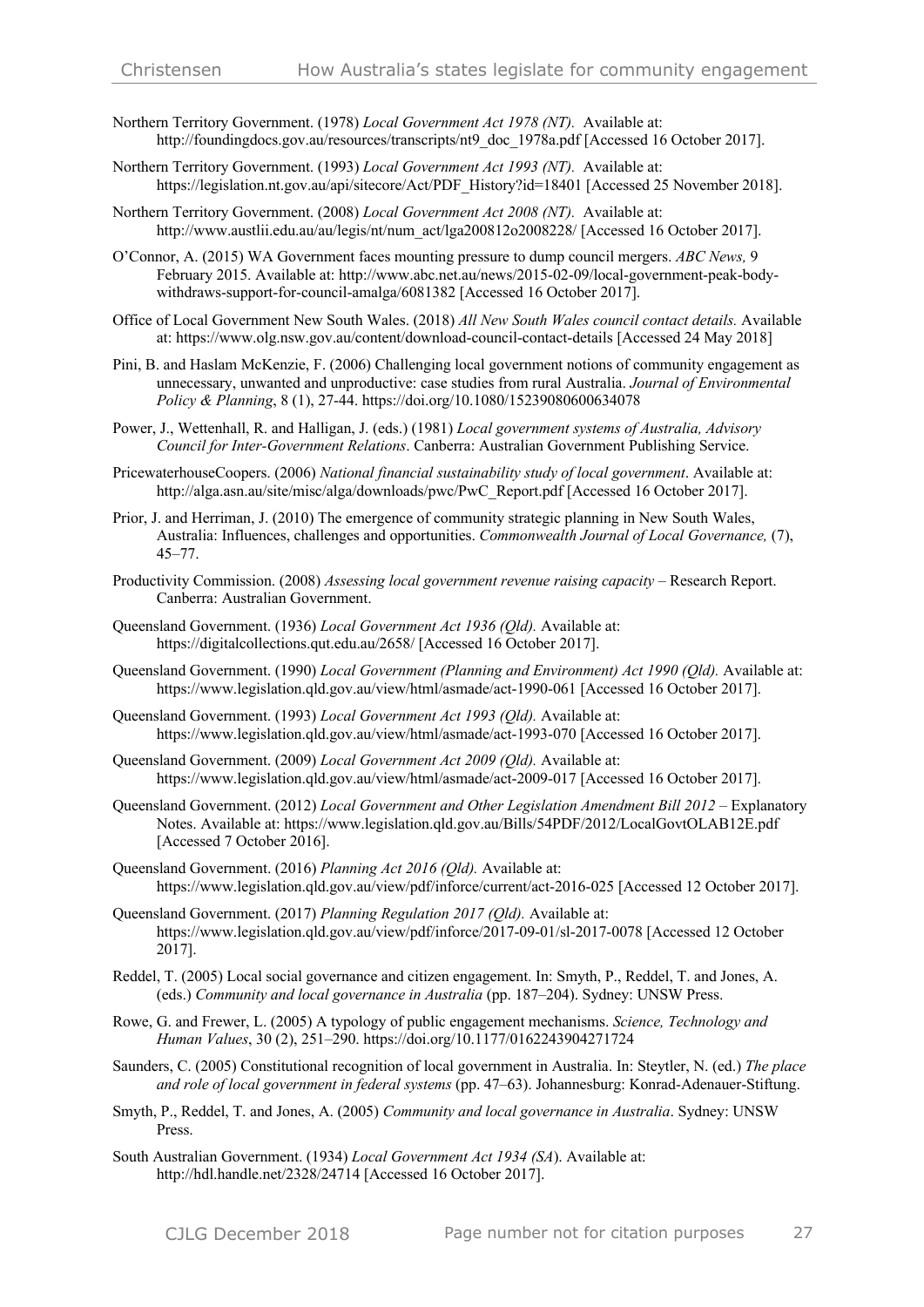- South Australian Government. (1983) *Local Government Finance Authority Act 1983 (SA).* Available at: https://www.legislation.sa.gov.au/LZ/C/A/LOCAL%20GOVERNMENT%20FINANCE%20AUTHORI TY%20ACT%201983/1999.06.30/1983.106.PDF [Accessed 25 November 2018].
- South Australian Government. (1992) *Local Government (Miscellaneous Provisions) Amendment Act 1992 (SA*). Available at: http://www.austlii.edu.au/au/legis/sa/num\_act/lgpaa43o1992589/ [Accessed 16 October 2017].
- South Australian Government. (1993) *Development Act 1993 (SA).* Available at: https://www.legislation.sa.gov.au/LZ/C/A/DEVELOPMENT%20ACT%201993/1995.04.30\_(1994.05.12 )/1993.55.PDF [Accessed 16 October 2017].
- South Australian Government. (1995) *Local Government (Boundary Reform) Amendment Act 1995 (SA)*. Available at: http://www.austlii.edu.au/au/legis/sa/num\_act/lgraa108o1995469/ [Accessed 16 October 2017].
- South Australian Government. (1999) *Local Government Act 1999 (SA).* Available at: https://www.legislation.sa.gov.au/LZ/C/A/LOCAL%20GOVERNMENT%20ACT%201999/CURRENT/ 1999.62.AUTH.PDF [Accessed 16 October 2017].
- South Australian Government. (2001) *Local Government (Consultation on Rating Policies) Amendment Act 2001 (SA).* Available at: http://www.austlii.edu.au/au/legis/sa/num\_act/lgorpaa67o2001629/ [Accessed 16 October 2017].
- South Australian Government. (2005) *Local Government (Financial Management and Rating) Amendment Act 2005 (SA).* Available at: https://www.legislation.sa.gov.au/LZ/V/A/2005/LOCAL%20GOVERNMENT%20(FINANCIAL%20M ANAGEMENT%20AND%20RATING)%20AMENDMENT%20ACT%202005\_60/2005.60.UN.PDF [Accessed 16 October 2017].
- South Australian Government. (2015) *Reforming democracy: Deciding, designing and delivering together*. Available at: http://ysa-v2-katalyst-comau.s3.amazonaws.com/production/2015/08/13/05/02/10/72e2733d-7990-4f42-8413- 183ecf3bc487/Better%20Together%20Reforming%20Democracy%20Singles.pdf [Accessed 16 October 2017].
- Tasmanian Government. (1962) *Local Government Act 1962 (Tas).* Available at: http://www.austlii.edu.au/au/legis/tas/num\_act/lga196267o1962228/ [Accessed 16 October 2017].
- Tasmanian Government. (1993a). *Land Use Planning and Approvals Act 1993 (Tas)*. Available at: http://www.austlii.edu.au/au/legis/tas/consol\_act/lupaaa1993296/ [Accessed 16 October 2017].
- Tasmanian Government. (1993b). *Local Government Act 1993 (Tas).* Available at: http://www.austlii.edu.au/au/legis/tas/num\_act/lga199395o1993228/ [Accessed 16 October 2017].
- Tasmanian Government. (2005) *Local Government Act Amendment 2005 (Tas).* Available at: https://www.austlii.edu.au/cgi-bin/viewdb/au/legis/tas/num\_act/lgaa20058o2005308/ [Accessed 14 May 2018].
- Tasmanian Government. (2016a) *Targeted review of the Local Government Act 1993*. Hobart: Department of Premier and Cabinet.
- Tasmanian Government. (2016b) *Targeted review of the Local Government Act*. Discussion paper for consultation. Hobart: Department of Premier and Cabinet.
- Tasmanian Government. (2016c) *Targeted review of the Local Government Act 1993: Consultation Feedback Report*. Hobart: Department of Premier and Cabinet.
- Tasmanian Government. (2017) *Local Government Amendment (Targeted Review) Act 2017 (Tas).* Available at: https://www.legislation.tas.gov.au/view/pdf/asmade/act-2017-047 [Accessed 25 November 2018]
- Twomey, A. (2012) Always the bridesmaid constitutional recognition of local government. *Monash University Law Review*, 38 (2), 142–180.
- Victorian Auditor-General's Office (VAGO). (2015). *Public participation in government decision-making: Better practice guide*. Available at: https://www.audit.vic.gov.au/sites/default/files/20150130-Public-Participation-BPG.pdf [Accessed 16 October 2017].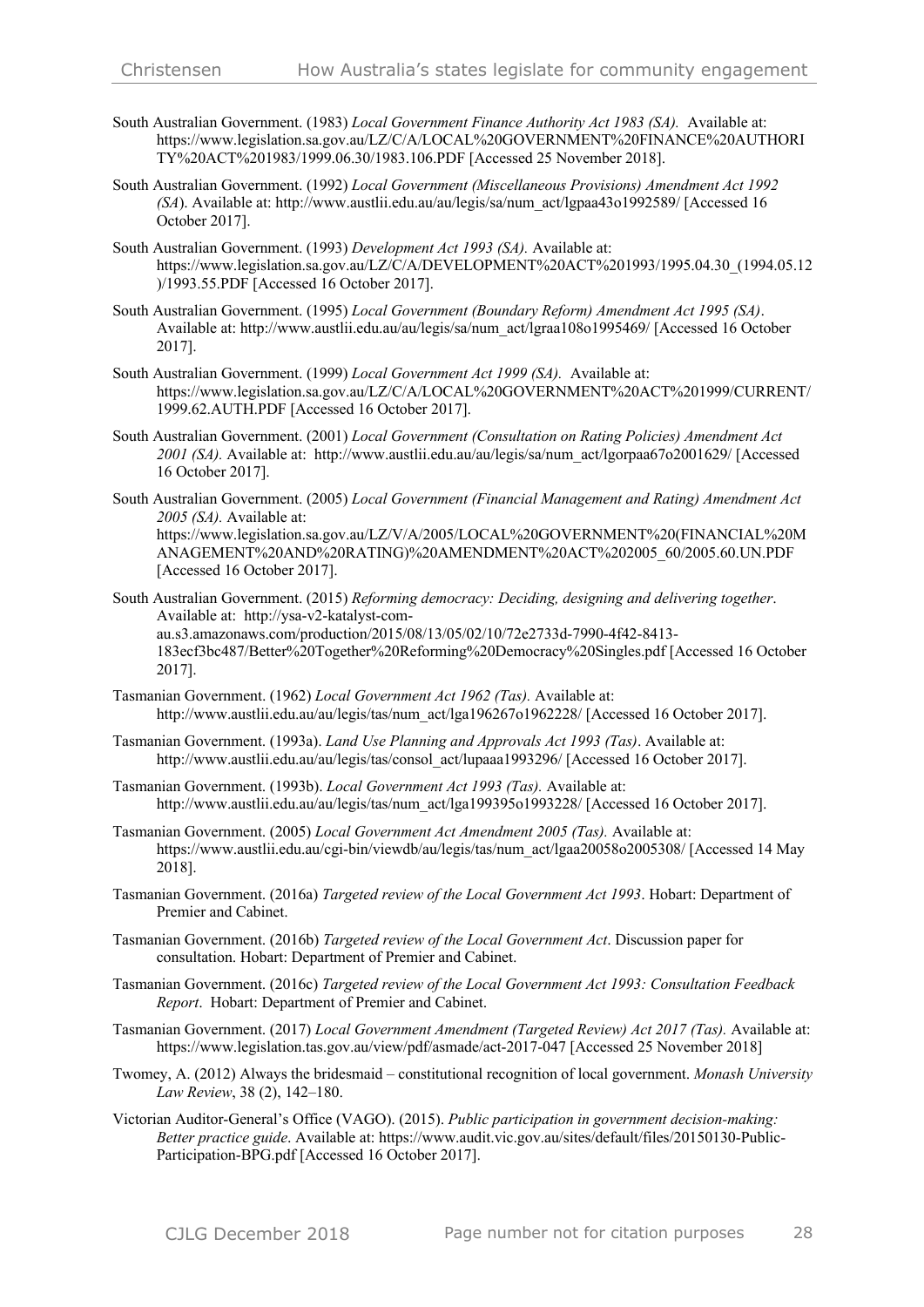- Victorian Auditor-General's Office (VAGO). (2017) *Public participation and community engagement: Local government sector.* (No. 2016-17:21). Available at: https://www.audit.vic.gov.au/sites/default/files/20170510-PP-Local-Gov.pdf [Accessed 16 October 2017].
- Victorian Community Indicators Project (VCIP). (2006) *Measuring wellbeing, engaging communities: developing a community indicators framework for Victoria.* Available at: https://web.archive.org/web/20150814010526/http://apo.org.au/files/Resource/20060817 vcip\_final\_rep ort.pdf [Accessed 25 November 2018].
- Victorian Government. (1958) *Local Government Act 1958 (Vic).* Available at: http://www.austlii.edu.au/au/legis/vic/hist\_act/lga1958182.pdf [Accessed 16 October 2017].
- Victorian Government. (1987) *Planning and Environment Act 1987 (Vic).* Available at: http://www.legislation.vic.gov.au/domino/Web\_Notes/LDMS/LTObject\_Store/ltobjst9.nsf/DDE300B84 6EED9C7CA257616000A3571/115984B94F82CCAECA257EDC000EA491/\$FILE/87- 45aa116%20authorised.pdf [Accessed 16 October 2017].
- Victorian Government. (1989) *Local Government Act 1989 (Vic*). Available at: http://www.legislation.vic.gov.au/domino/Web\_Notes/LDMS/LTObiect\_Store/ltobist9.nsf/DDE300B84 6EED9C7CA257616000A3571/BDFF95C10DE3BD01CA257F0E0082D5F2/\$FILE/89- 11aa135%20authorised.PDF [Accessed 16 October 2017].
- Victorian Government. (1999) *Local Government (Best Value Principles) Act 1999 (Vic).* Available at: http://www.legislation.vic.gov.au/domino/web\_notes/ldms/pubstatbook.nsf/f932b66241ecf1b7ca256e92 000e23be/63613d8633a76f3cca256e5b00213df1/\$FILE/99-059a.pdf [Accessed 16 October 2017].
- Victorian Government. (2003) *Local Government (Democratic Reform) Act 2003 (Vic).* Available at: http://www.legislation.vic.gov.au/Domino/Web\_Notes/LDMS/PubStatbook.nsf/51dea49770555ea6ca25 6da4001b90cd/B0BE6E7AE6AA1A1CCA256E5B00214134/\$FILE/03-109a.pdf [Accessed 16 October 2017].
- Victorian Government. (2008) *Public Health and Wellbeing Act 2008 (Vic).* Available at: http://www.legislation.vic.gov.au/Domino/Web\_Notes/LDMS/PubStatbook.nsf/51dea49770555ea6ca25 6da4001b90cd/8B1B293B576FE6B1CA2574B8001FDEB7/\$FILE/08-46a.pdf [Accessed 16 October 2017].
- Victorian Government. (2014) *Local Government (Planning and Reporting) Regulations 2014 (Vic).* Available at:

http://www.legislation.vic.gov.au/domino/Web\_Notes/LDMS/LTObject\_Store/ltobjst8.nsf/DDE300B84 6EED9C7CA257616000A3571/8B12D1560401719FCA257CBC001BC70A/\$FILE/14- 17sra001%20authorised.pdf [Accessed 16 October 2017].

- Victorian Government. (2018) *Local Government Bill Exposure Draft (Vic).* Available at: *https://www.localgovernment.vic.gov.au/\_\_data/assets/pdf\_file/0022/91138/Local-Government-Bill-Exposure-Draft.pdf* [Accessed 25 November 2018]
- Victorian Government. (n.d.) *Acts and regulations*. Available at: http://knowyourcouncil.vic.gov.au/guide-tocouncils/how-councils-work/acts-and-regulations [Accessed 16 October 2017].
- Wensing, E. (1997) The process of local government reform: Legislative change in the States. In: Dollery, B. and Marshall, N. (eds.) *Australian local government: Reform and renewal* (pp. 89–102). Melbourne: Macmillan.
- West, S. and Raysmith, H. (2008) *Planning together: Lessons from local government community planning in Victoria*. Melbourne: Department of Planning and Development.
- Western Australian Government. (1960) *Local Government Act 1960 (WA).* Available at: http://www.austlii.edu.au/au/legis/wa/num\_act/lga196084o1960228/ [Accessed 16 October 2017].
- Western Australian Government. (1995) *Local Government Act 1995 (WA).* Available at: http://www.austlii.edu.au/au/legis/wa/num\_act/lga199574o1995228/lga199574o1995228.pdf [Accessed 16 October 2017].
- Western Australian Government. (1996) *Local Government (Administration) Regulations 1996 (WA).* Available at:

https://www.slp.wa.gov.au/pco/prod/filestore.nsf/FileURL/mrdoc\_29625.pdf/\$FILE/Local%20Governm